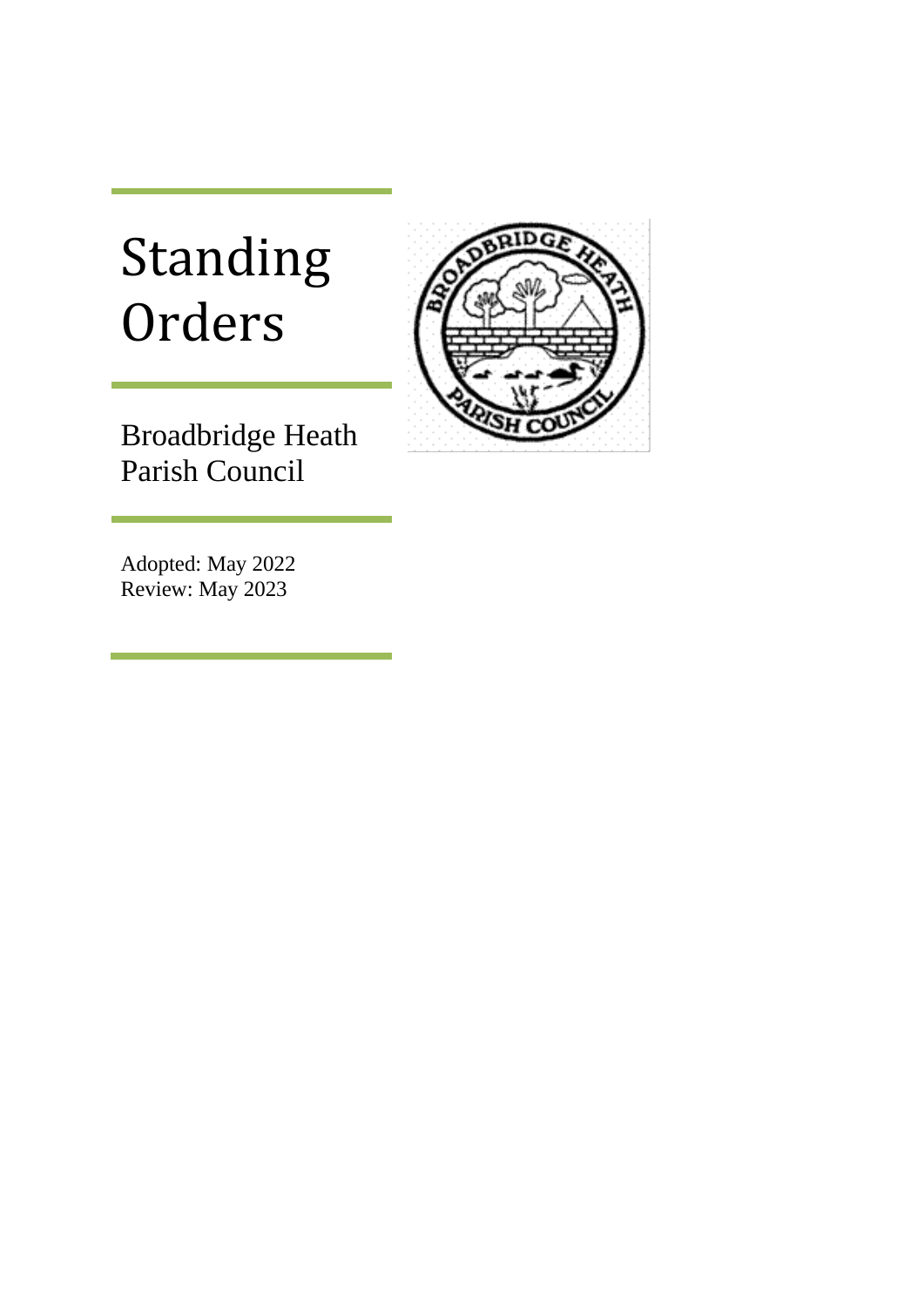#### **Contents**

| 1. |                                                                             |
|----|-----------------------------------------------------------------------------|
| 2. |                                                                             |
| 3. |                                                                             |
| 4. |                                                                             |
| 5. |                                                                             |
| 6. | Extraordinary meetings of the council and committees and sub-committees     |
| 7. |                                                                             |
| 8. |                                                                             |
| 9. | Motions for a meeting that require written notice to be given to the Proper |
|    |                                                                             |
|    |                                                                             |
|    |                                                                             |
|    |                                                                             |
|    |                                                                             |
|    |                                                                             |
|    |                                                                             |
|    |                                                                             |
|    |                                                                             |
|    |                                                                             |
|    |                                                                             |
|    | 20. Responsibilities to provide information and responsibilities under Data |
|    |                                                                             |
|    |                                                                             |
|    |                                                                             |
|    | 23. Communicating with District and County or Unitary councillors           |
|    |                                                                             |
|    |                                                                             |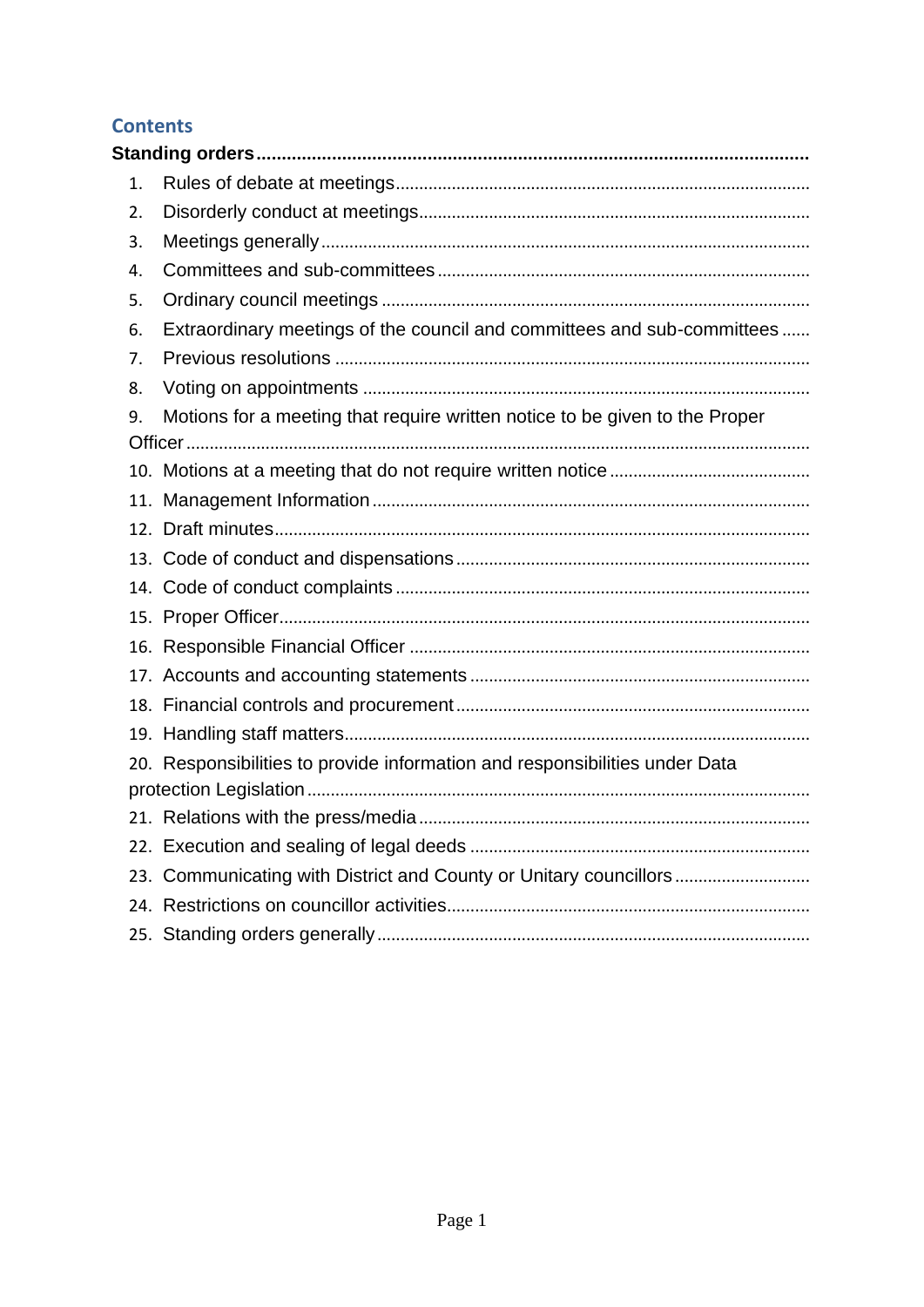# <span id="page-2-0"></span>**Standing orders**

#### <span id="page-2-1"></span>**1. Rules of debate at meetings**

- a Motions on the agenda shall be considered in the order that they appear unless the order is changed at the discretion of the chairman of the meeting.
- b A motion (including an amendment) shall not be progressed unless it has been moved and seconded.
- c A motion on the agenda that is not moved by its proposer may be treated by the chairman of the meeting as withdrawn.
- d If a motion (including an amendment) has been seconded, it may be withdrawn by the proposer only with the consent of the seconder and the meeting.
- e An amendment is a proposal to remove or add words to a motion. It shall not negate the motion.
- f If an amendment to the original motion is carried, the original motion becomes the substantive motion upon which further amendment(s) may be moved.
- g An amendment shall not be considered unless early verbal notice of it is given at the meeting and, if requested by the chairman of the meeting, is expressed in writing to the chairman.
- h A councillor may move an amendment to his own motion if agreed by the meeting. If a motion has already been seconded, the amendment shall be with the consent of the seconder and the meeting.
- i If there is more than one amendment to an original or substantive motion, the amendments shall be moved in the order directed by the chairman.
- j Subject to standing order 1(k) below, only one amendment shall be moved and debated at a time, the order of which shall be directed by the chairman of the meeting.
- k One or more amendments may be discussed together if the chairman of the meeting considers this expedient but each amendment shall be voted upon separately.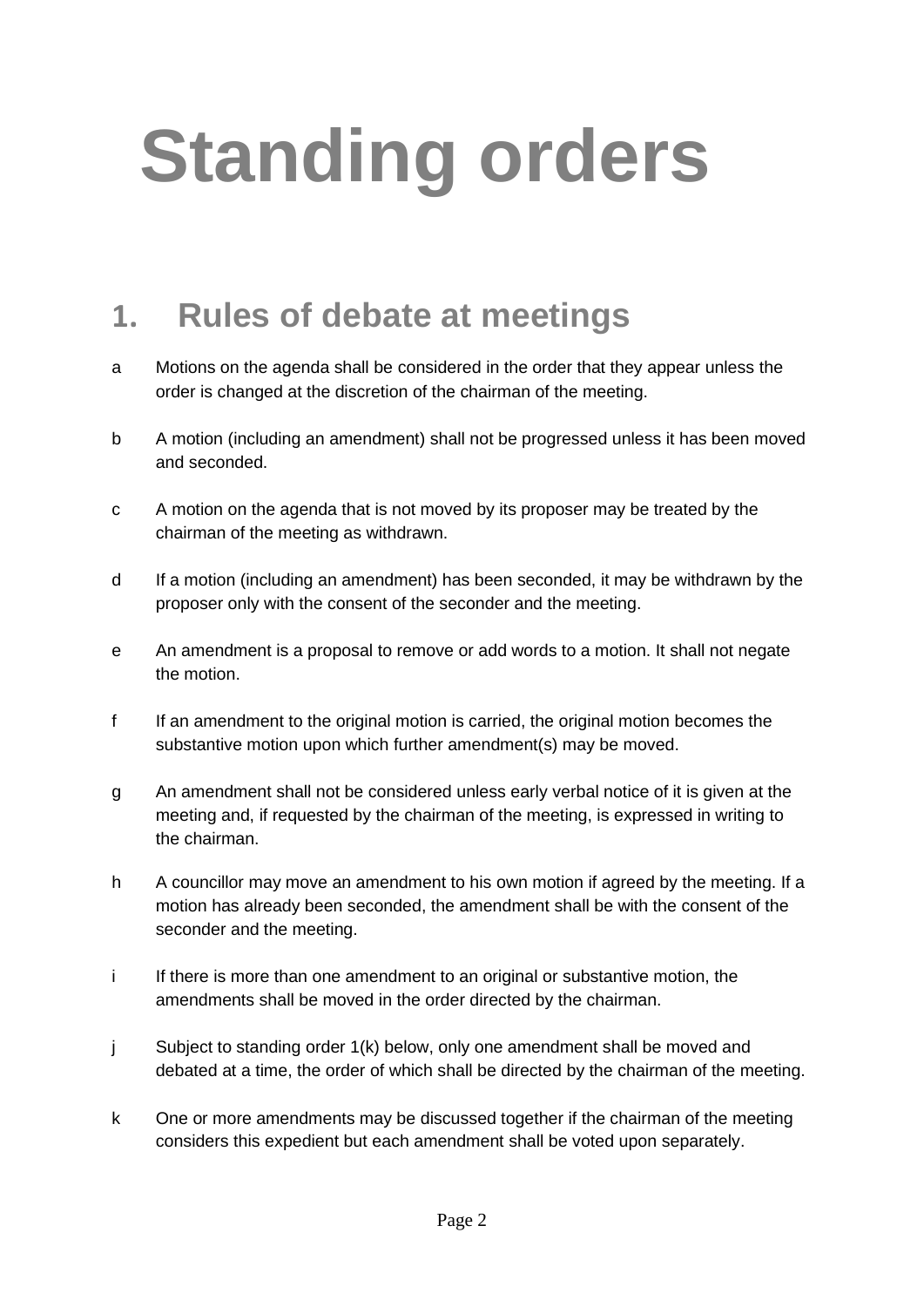- l A councillor may not move more than one amendment to an original or substantive motion.
- m The mover of an amendment has no right of reply at the end of debate on it.
- n Where a series of amendments to an original motion are carried, the mover of the original motion shall have a right of reply either at the end of debate of the first amendment or at the very end of debate on the final substantive motion immediately before it is put to the vote.
- o Unless permitted by the chairman of the meeting, a councillor may speak once in the debate on a motion except:
	- i. to speak on an amendment moved by another councillor;
	- ii. to move or speak on another amendment if the motion has been amended since he last spoke;
	- iii. to make a point of order;
	- iv. to give a personal explanation; or
	- v. in exercise of a right of reply.
- p During the debate of a motion, a councillor may interrupt only on a point of order or a personal explanation and the councillor who was interrupted shall stop speaking. A councillor raising a point of order shall identify the standing order which he considers has been breached or specify the other irregularity in the proceedings of the meeting he is concerned by.
- q A point of order shall be decided by the chairman of the meeting and his decision shall be final.
- r When a motion is under debate, no other motion shall be moved except:
	- i. to amend the motion;
	- ii. to proceed to the next business;
	- iii. to adjourn the debate;
	- iv. to put the motion to a vote;
	- v. to ask a person to be no longer heard or to leave the meeting;
	- vi. to refer a motion to a committee or sub-committee for consideration;
	- vii. to exclude the public and press;
	- viii. to adjourn the meeting; or
	- ix. to suspend particular standing order(s) excepting those which reflect mandatory statutory requirements.
- s Before an original or substantive motion is put to the vote, the chairman of the meeting shall be satisfied that the motion has been sufficiently debated and that the mover of the motion under debate has exercised or waived his right of reply.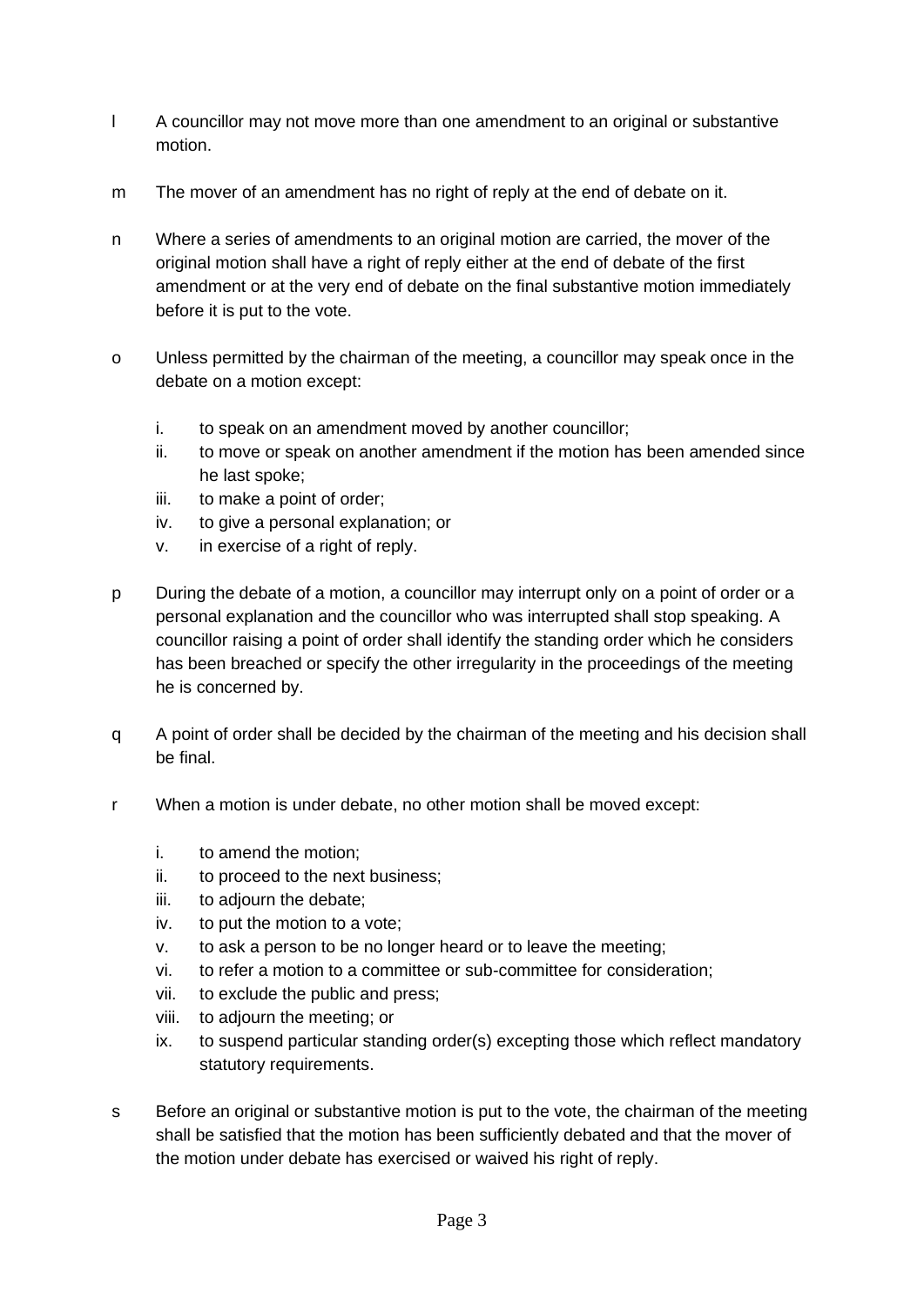t Excluding motions moved understanding order 1(r) above, the contributions or speeches by a councillor shall relate only to the motion under discussion and shall not exceed 2 minutes without the consent of the chairman of the meeting.

#### <span id="page-4-0"></span>**2. Disorderly conduct at meetings**

- a No person shall obstruct the transaction of business at a meeting or behave offensively or improperly. If this standing order is ignored, the chairman of the meeting shall request such person(s) to moderate or improve their conduct.
- b If person(s) disregard the request of the chairman of the meeting to moderate or improve their conduct, any councillor or the chairman of the meeting may move that the person be no longer heard or excluded from the meeting. The motion, if seconded, shall be put to the vote without discussion.
- c If a resolution made under standing order 2(b) above is ignored, the chairman of the meeting may take further reasonable steps to restore order or to progress the meeting. This may include temporarily suspending or closing the meeting.

#### <span id="page-4-1"></span>**3. Meetings generally**

- **Full Council meetings**
- **Committee meetings**
- Sub-committee meetings
- <sup>a</sup> **Meetings shall not take place in premises which at the time of the meeting are used for the supply of alcohol, unless no other premises are available free of charge or at a reasonable cost.**
- <sup>b</sup> **The minimum three clear days for notice of a meeting does not include the day on which notice was issued, the day of the meeting, a Sunday, a day of the Christmas break, a day of the Easter break or of a bank holiday or a day appointed for public thanksgiving or mourning.**
- <sup>c</sup> **The minimum three clear days' public notice for a meeting does not include the day on which the notice was issued or the day of the meeting unless the meeting is convened at shorter notice**.
- <sup>d</sup> **Meetings shall be open to the public unless their presence is prejudicial to the public interest by reason of the confidential nature of the business to be transacted or for other special reasons. The public's exclusion from**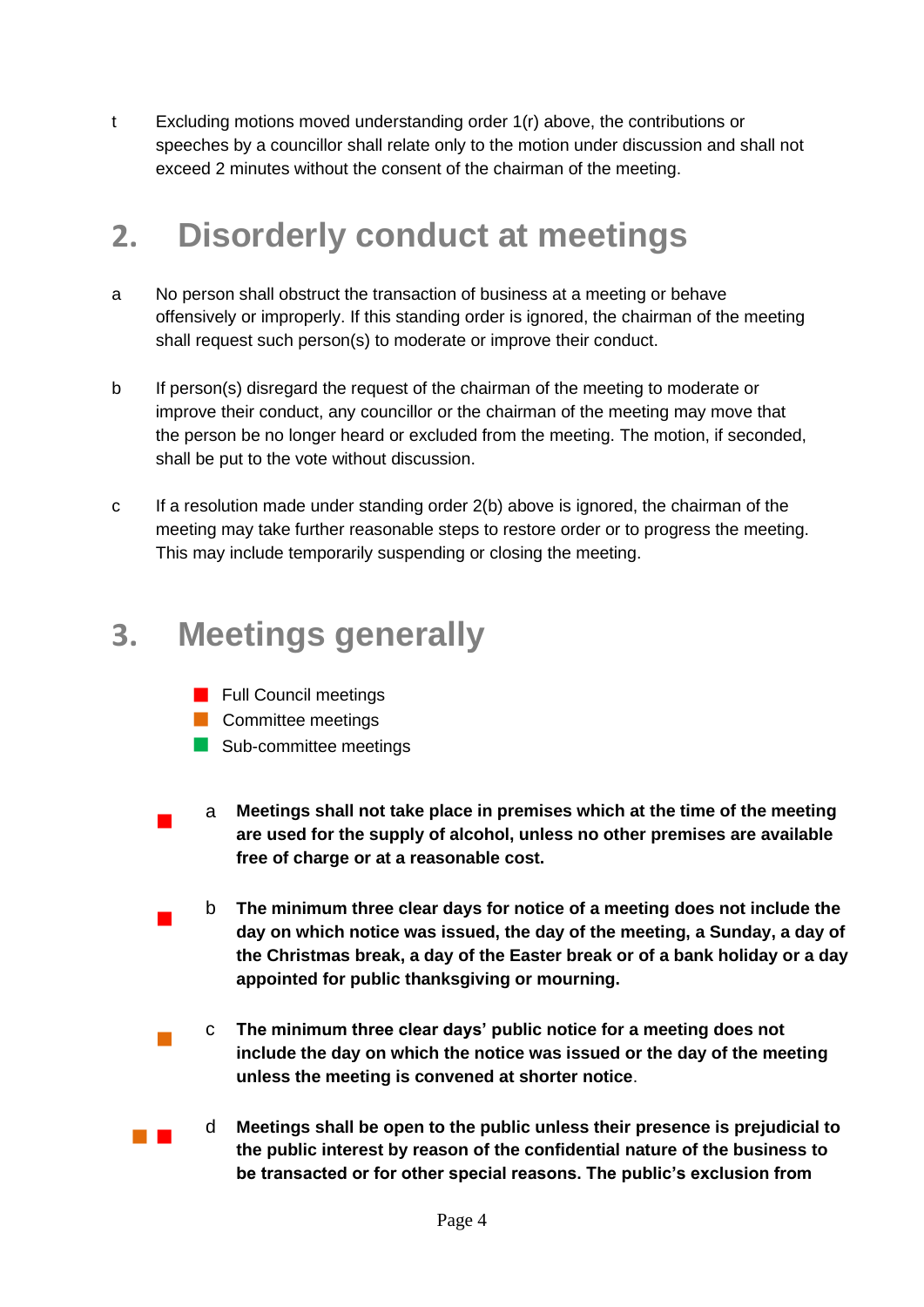#### **part or all of a meeting shall be by a resolution which shall give reasons for the public's exclusion.**

- e Members of the public may make representations, answer questions and give evidence at a meeting which they are entitled to attend in respect of the business on the agenda.
- f The period of time designated for public participation at a meeting in accordance with standing order 3(e) above shall not exceed 15 minutes unless directed by the chairman of the meeting.
- g Subject to standing order 3(f) above, a member of the public shall not speak for more than 2 minutes.
- h In accordance with standing order 3(e) above, a question shall not require a response at the meeting nor start a debate on the question. The chairman of the meeting may direct that a written or oral response be given.
- i A person shall raise his hand when requesting to speak and remain seated when speaking unless otherwise requested by the Chairman.
- j A person who speaks at a meeting shall direct his comments to the chairman of the meeting.
- k Only one person is permitted to speak at a time. If more than one person wants to speak, the chairman of the meeting shall direct the order of speaking.
- <sup>l</sup> **Photographing, recording, broadcasting or transmitting the proceedings of a meeting by any means is permitted (see policy)**
- **The press shall be provided with reasonable facilities for the taking of their report of all or part of a meeting at which they are entitled to be present**.
	- <sup>n</sup> **Subject to standing orders which indicate otherwise, anything authorised or required to be done by, to or before the Chairman of the Council may in his absence be done by, to or before the Vice-Chairman of the Council (if any).**
	- <sup>o</sup> **The Chairman, if present, shall preside at a meeting. If the Chairman is absent from a meeting, the Vice-Chairman, if present, shall preside. If both the Chairman and the Vice-Chairman are absent from a meeting, a councillor as chosen by the councillors present at the meeting shall**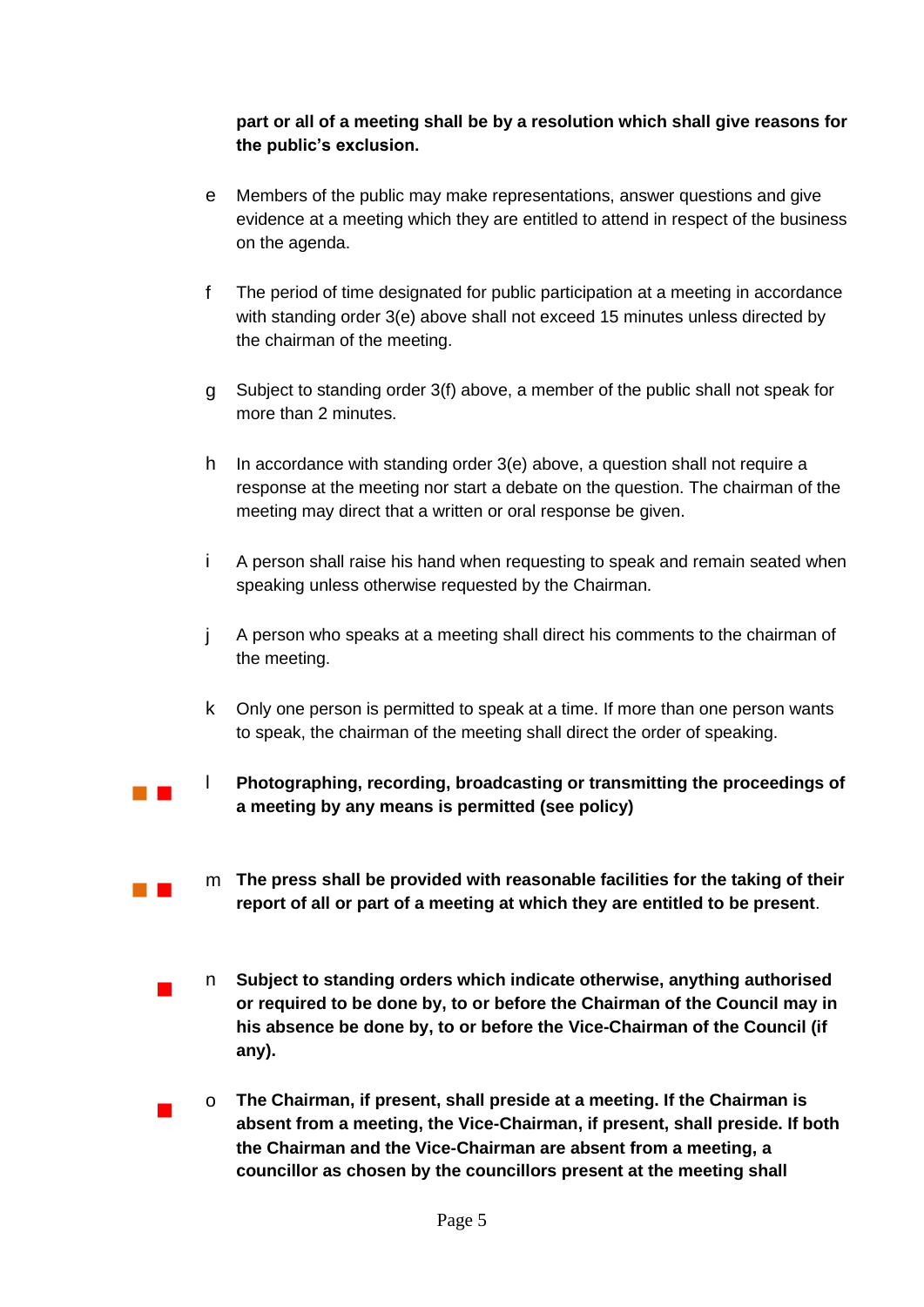**preside at the meeting.**



**p Subject to a meeting being quorate, all questions at a meeting shall be decided by a majority of the councillors or councillors with voting rights present and voting.**

**q** The chairman of a meeting may give an original vote on any matter put to **the vote, and in the case of an equality of votes may exercise his casting vote whether or not he gave an original vote.**

> *See standing orders 5(h) and (i) below for the different rules that apply in the election of the Chairman of the Council at the annual meeting of the council.*

- r **Unless standing orders provide otherwise, voting on a question shall be by a show of hands. At the request of a councillor, the voting on any question shall be recorded so as to show whether each councillor present and voting gave his vote for or against that question.** Such a request shall be made before moving on to the next item of business on the agenda.
- s The minutes of a meeting shall include an accurate record of the following:
	- i. the time and place of the meeting;
	- ii. the names of councillors present and absent;
	- iii. interests that have been declared by councillors and non-councillors with voting rights;
	- iv. whether a councillor or non-councillor with voting rights left the meeting when matters that they held interests in were being considered;
	- v. if there was a public participation session; and
	- vi. the resolutions made.
- <sup>t</sup> **A councillor or a non-councillor with voting rights who has a disclosable pecuniary interest or another interest as set out in the council's code of conduct in a matter being considered at a meeting is subject to statutory limitations or restrictions under the code on his right to participate and vote on that matter.**
	- <sup>u</sup> **No business may be transacted at a meeting unless at least one-third of the whole number of members of the council are present and in no case shall the quorum of a meeting be less than three.**

*See standing order 4d(viii) below for the quorum of a committee or subcommittee meeting.* 

 <sup>v</sup> **If a meeting is or becomes inquorate no business shall be transacted** and the meeting shall be closed. The business on the agenda for the meeting shall be adjourned to another meeting.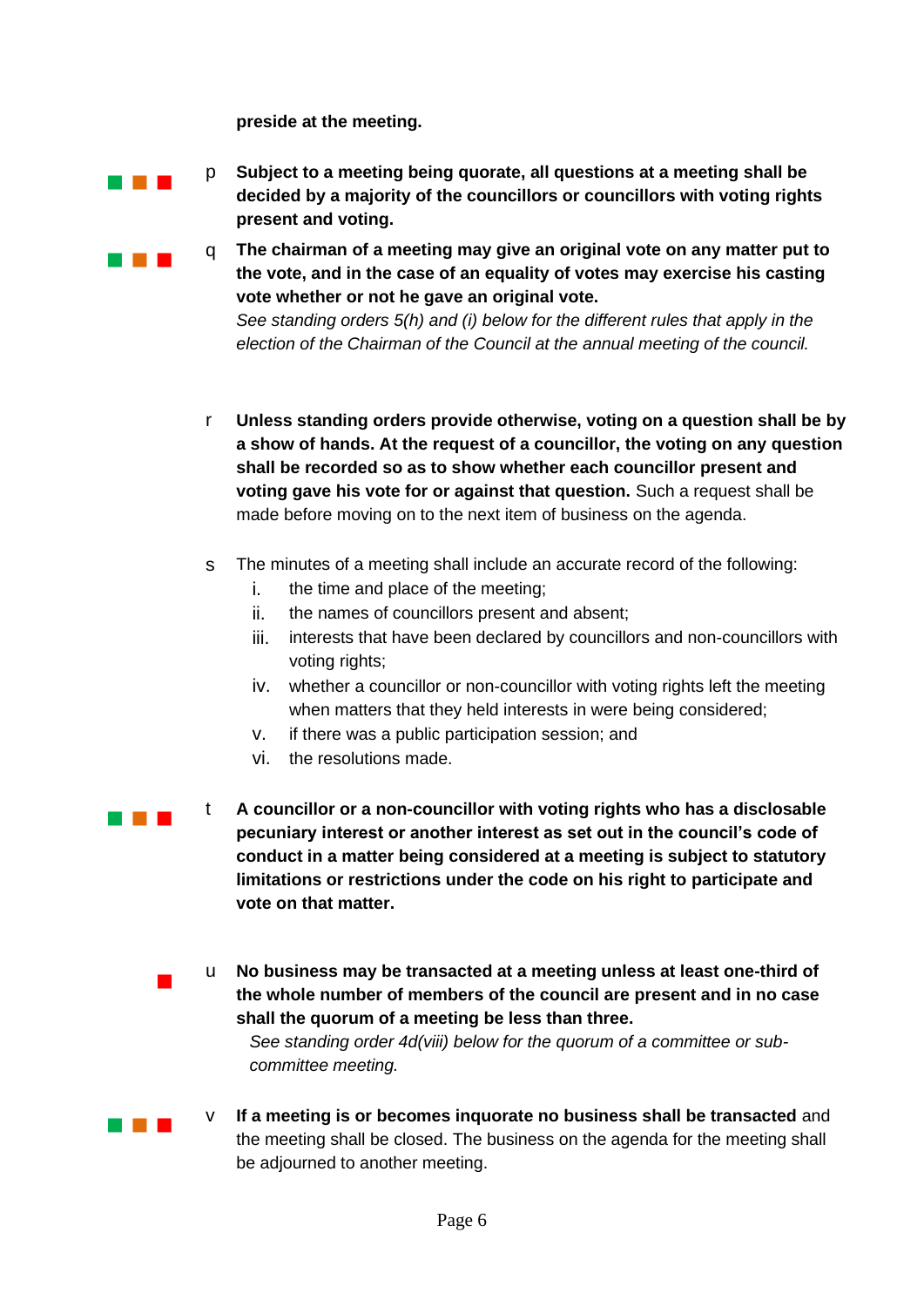- w **Persistent Absence** If a member fails throughout six consecutive months to attend any meetings of the council or of its committees or sub-committees of which he is a member, or of a joint committee, joint board or other body to which any of the council's powers have been transferred or delegated, he ceases to be a member of the council unless either he has statutory excuse or his failure is due to reason approved by the council or he attended as a representative of the council at a meeting of any body of persons (such as county association of local councils). The period begins with the last meeting attended. Ref: Local Government Act 1972 s85
- x A meeting shall not exceed a period of 3 hours.

#### <span id="page-7-0"></span>**4. Committees and sub-committees**

- a **Unless the council determines otherwise, a committee may appoint a subcommittee whose terms of reference and members shall be determined by the committee.**
- b **The members of a committee may include non-councillors unless it is a committee which regulates and controls the finances of the council.**
- c **Unless the council determines otherwise, all the members of an advisory committee and a sub-committee of the advisory committee may be noncouncillors.**
- d The council may appoint standing committees or other committees as may be necessary, and:
	- i. shall determine their terms of reference;
	- ii. shall determine the number and time of the ordinary meetings of a standing committee up until the date of the next annual meeting of full council;
	- iii. shall permit a committee, other than in respect of the ordinary meetings of a committee, to determine the number and time of its meetings;
	- iv. shall, subject to standing orders 4(b) and (c) above, appoint and determine the terms of office of members of such a committee;
	- v. may, subject to standing orders 4(b) and (c) above, appoint and determine the terms of office of the substitute members to a committee whose role is to replace the ordinary members at a meeting of a committee if the ordinary members of the committee confirm to the Proper Officer 3 days before the meeting that they are unable to attend;
	- vi. shall, after it has appointed the members of a standing committee, appoint the chairman of the standing committee;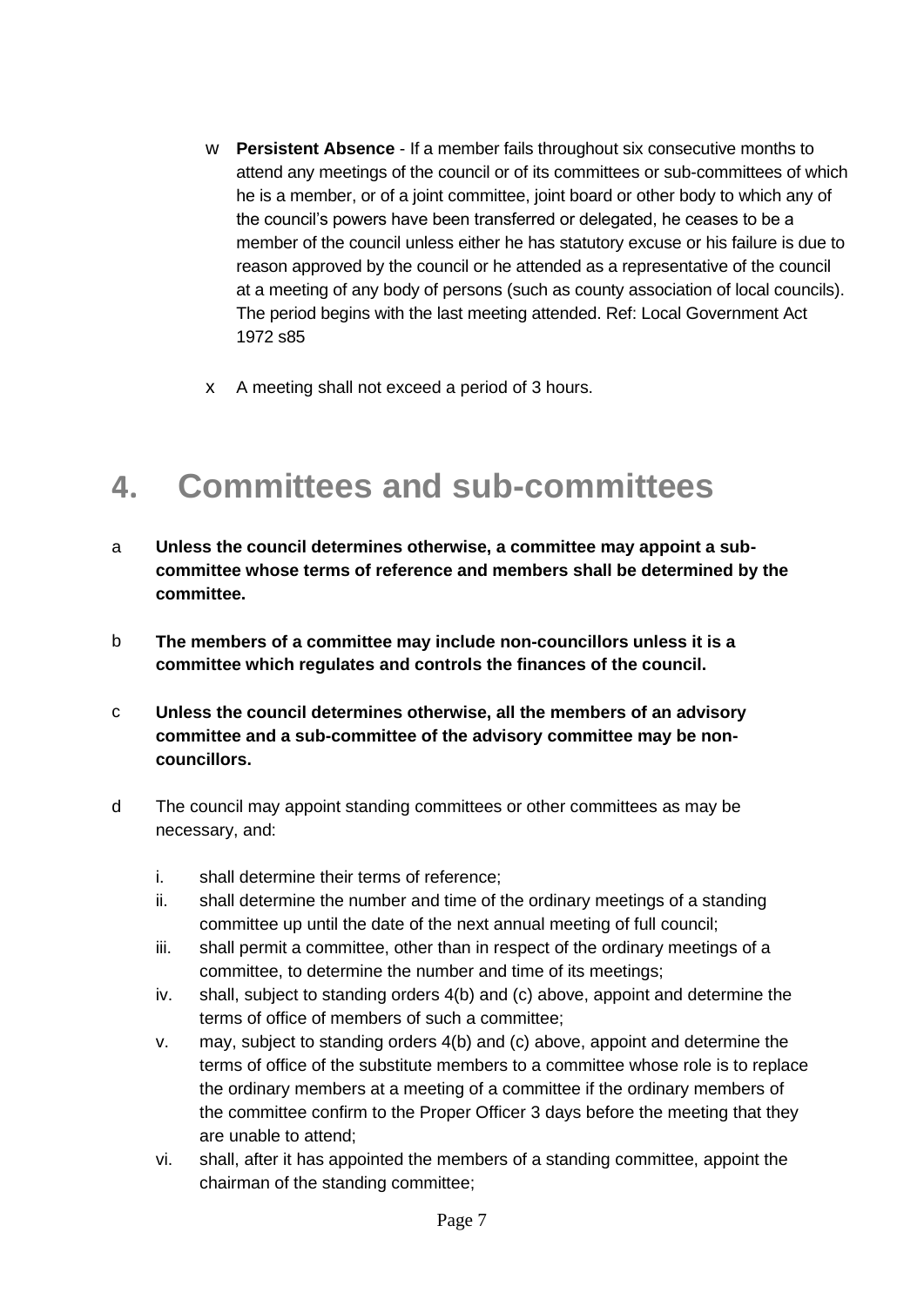- vii. shall permit a committee other than a standing committee, to appoint its own chairman at the first meeting of the committee;
- viii. shall determine the place, notice requirements and quorum for a meeting of a committee and a sub-committee which shall be no less than three;
- ix. shall determine if the public may participate at a meeting of a committee;
- x. shall determine if the public and press are permitted to attend the meetings of a sub-committee and also the advance public notice requirements, if any, required for the meetings of a sub-committee;
- xi. shall determine if the public may participate at a meeting of a sub-committee that they are permitted to attend; and
- xii. may dissolve a committee.

#### <span id="page-8-0"></span>**5. Ordinary council meetings**

- **a In an election year, the annual meeting of the council shall be held on or within 14 days following the day on which the new councillors elected take office.**
- **b In a year which is not an election year, the annual meeting of a council shall be held on such day in May as the council may direct.**
- **c If no other time is fixed, the annual meeting of the council shall take place at 7:45pm.**
- **d In addition to the annual meeting of the council, at least three other ordinary meetings shall be held in each year on such dates and times as the council directs.**
- **e The first business conducted at the annual meeting of the council shall be the election of the Chairman and Vice-Chairman (if any) of the Council.**
- **f The Chairman of the Council, unless he has resigned or becomes disqualified, shall continue in office and preside at the annual meeting until his successor is elected at the next annual meeting of the council.**
- **g The Vice-Chairman of the Council, if any, unless he resigns or becomes disqualified, shall hold office until immediately after the election of the Chairman of the Council at the next annual meeting of the council.**
- **h In an election year, if the current Chairman of the Council has not been re-elected as a member of the council, he shall preside at the meeting until a successor Chairman of the Council has been elected. The current Chairman of the Council shall not have an original vote in respect of the election of the new Chairman of the Council but must give a casting vote in the case of an equality of votes.**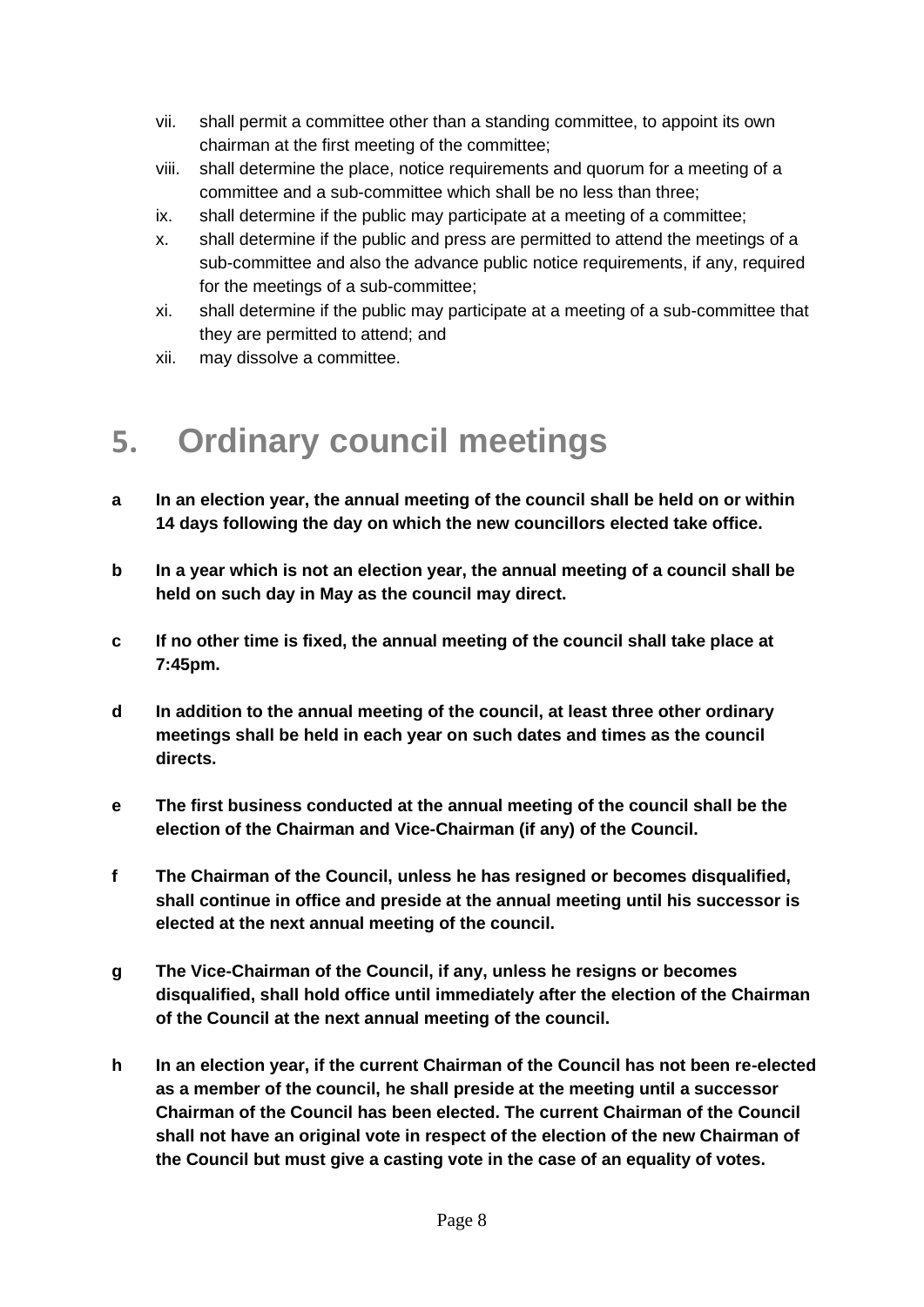- **i In an election year, if the current Chairman of the Council has been re-elected as a member of the council, he shall preside at the meeting until a new Chairman of the Council has been elected. He may exercise an original vote in respect of the election of the new Chairman of the Council and must give a casting vote in the case of an equality of votes.**
- j Following the election of the Chairman of the Council and Vice-Chairman (if any) of the Council at the annual meeting of the council, the business of the annual meeting shall include:
	- i. **In an election year, delivery by the Chairman of the Council and councillors of their acceptance of office forms unless the council resolves for this to be done at a later date**. **In a year which is not an election year, delivery by the Chairman of the Council of his acceptance of office form unless the council resolves for this to be done at a later date;**
	- ii. Confirmation of the accuracy of the minutes of the last meeting of the council;
	- iii. Receipt of the minutes of the last meeting of a committee;
	- iv. Consideration of the recommendations made by a committee;
	- v. Review of delegation arrangements to committees, sub-committees, staff and other local authorities;
	- vi. Review of the terms of reference for committees;
	- vii. Appointment of members to existing committees;
	- viii. Appointment of any new committees in accordance with standing order 4 above;
	- ix. Review and adoption of appropriate standing orders and financial regulations;
	- x. Review of arrangements, including any charters and agency agreements, with other local authorities and review of contributions made to expenditure incurred by other local authorities;
	- xi. Review of representation on or work with external bodies and arrangements for reporting back;
- k The business of the annual meeting may also include:
	- i. Receipt of the minutes of the last meeting of a committee;
	- ii. Consideration of the recommendations made by a committee;
	- iii. In an election year, to make arrangements with a view to the council becoming eligible to exercise the general power of competence in the future;
	- iv. Review of inventory of land and assets including buildings and office equipment;
	- v. Confirmation of arrangements for insurance cover in respect of all insured risks;
	- vi. Review of the council's and/or staff subscriptions to other bodies;
	- vii. Review of the council's complaints procedure;
	- viii. Review of the council's procedures for handling requests made under the Freedom of Information Act 2000 and the Data Protection Act 1998;
	- ix. Review of the council's policy for dealing with the press/media; and
	- x. Determining the time and place of ordinary meetings of the full council up to and including the next annual meeting of full council.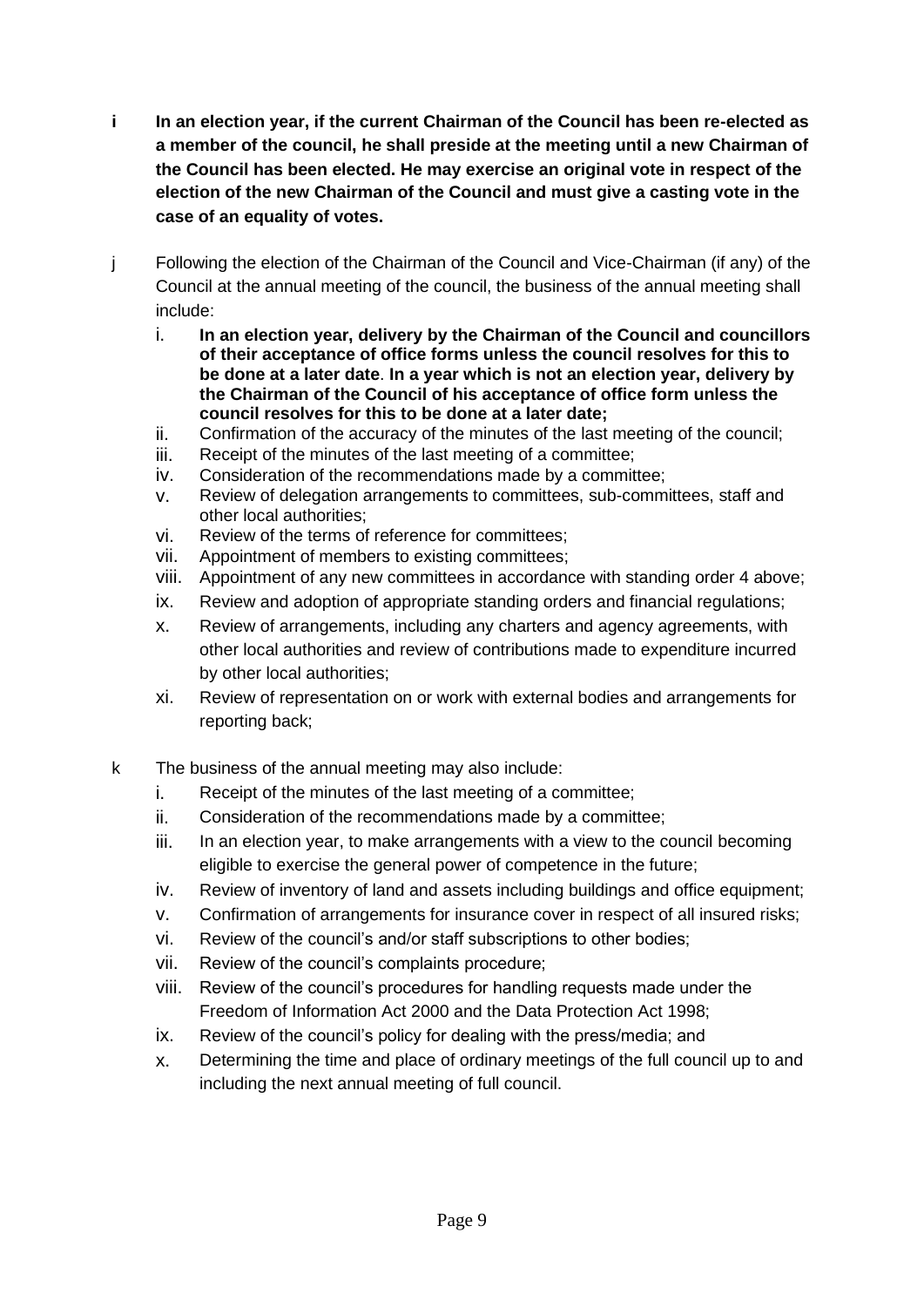#### <span id="page-10-0"></span>**6. Extraordinary meetings of the council and committees and sub-committees**

- **a The Chairman of the Council may convene an extraordinary meeting of the council at any time.**
- b **If the Chairman of the Council does not or refuses to call an extraordinary meeting of the council within seven days of having been requested in writing to do so by two councillors, any two councillors may convene an extraordinary meeting of the council. The public notice giving the time, place and agenda for such a meeting must be signed by the two councillors.**
- c The chairman of a committee [or a sub-committee] may convene an extraordinary meeting of the committee [or the sub-committee] at any time.
- d If the chairman of a committee [or a sub-committee] does not or refuses to call an extraordinary meeting within 7 days of having been requested by to do so by 2 members of the committee [or the sub-committee], any 2 members of the committee [and the sub-committee] may convene an extraordinary meeting of a committee [and a sub-committee].

### <span id="page-10-1"></span>**7. Previous resolutions**

- a A resolution shall not be reversed within six months except either by a special motion, which requires written notice by at least 5 councillors to be given to the Proper Officer in accordance with standing order 9 below, or by a motion moved in pursuance of the recommendation of a committee or a sub-committee.
- b When a motion moved pursuant to standing order 7(a) above has been disposed of, no similar motion may be moved within a further six months.

#### <span id="page-10-2"></span>**8. Voting on appointments**

a Where more than two persons have been nominated for a position to be filled by the council and none of those persons has received an absolute majority of votes in their favour, the name of the person having the least number of votes shall be struck off the list and a fresh vote taken. This process shall continue until a majority of votes is given in favour of one person. A tie in votes may be settled by the casting vote exercisable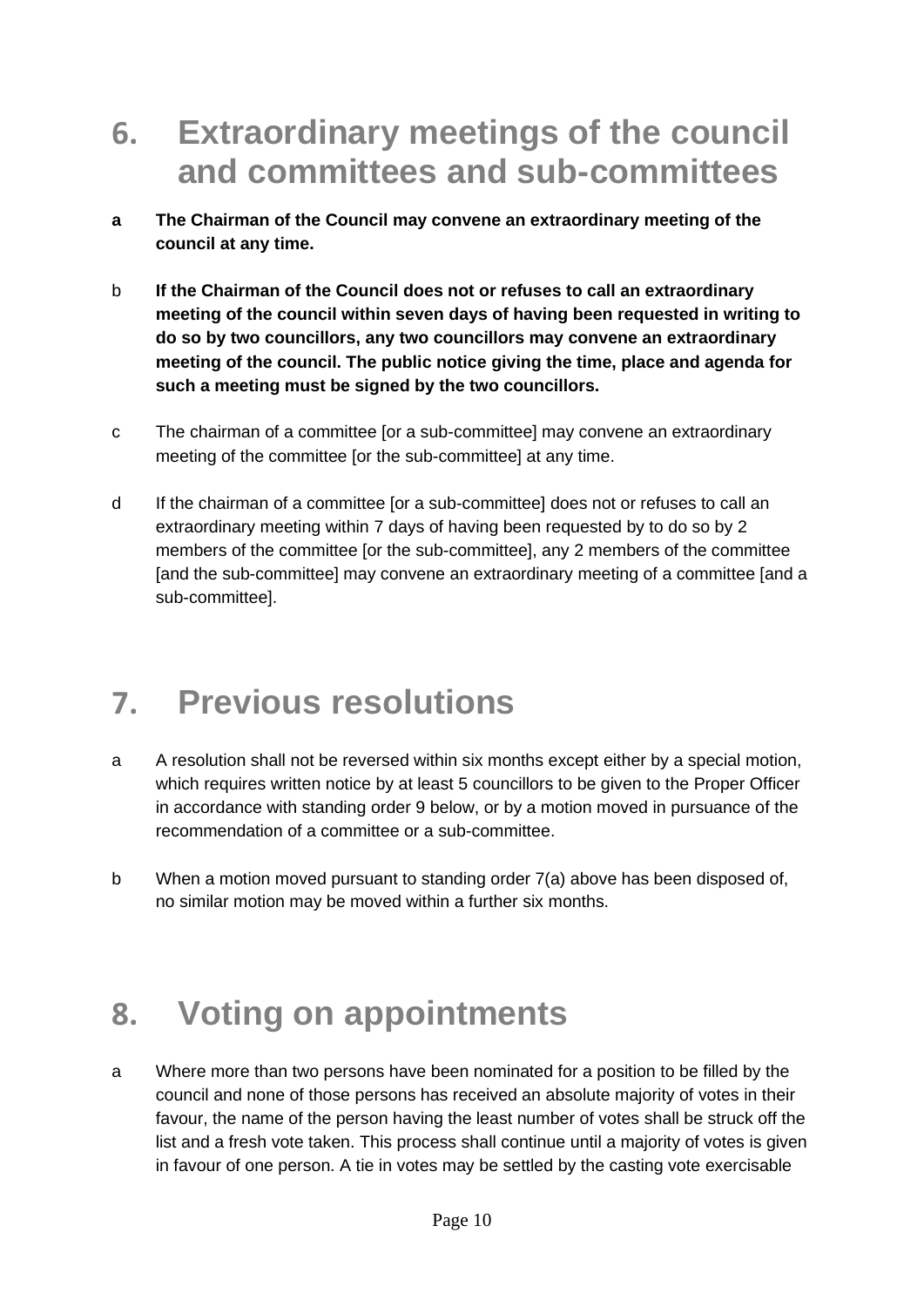#### <span id="page-11-0"></span>**9. Motions for a meeting that require written notice to be given to the Proper Officer**

- a A motion shall relate to the responsibilities of the meeting which it is tabled for and in any event shall relate to the performance of the council's statutory functions, powers and obligations or an issue which specifically affects the council's area or its residents.
- b No motion may be moved at a meeting unless it is on the agenda and the mover has given written notice of its wording to the Proper Officer at least 10 clear days before the meeting. Clear days do not include the day of the notice or the day of the meeting.
- c The Proper Officer may, before including a motion on the agenda received in accordance with standing order 9(b) above, correct obvious grammatical or typographical errors in the wording of the motion.
- d If the Proper Officer considers the wording of a motion received in accordance with standing order 9(b) above is not clear in meaning, the motion shall be rejected until the mover of the motion resubmits it in writing to the Proper Officer so that it can be understood at least 7 clear days before the meeting.
- e If the wording or subject of a proposed motion is considered improper, the Proper Officer shall consult with the chairman of the forthcoming meeting or, as the case may be, the councillors who have convened the meeting, to consider whether the motion shall be included in the agenda or rejected.
- f Subject to standing order 9(e) above, the decision of the Proper Officer as to whether or not to include the motion on the agenda shall be final.
- g Motions received shall be recorded in a book for that purpose and numbered in the order that they are received.
- h Motions rejected shall be recorded in a book for that purpose with an explanation by the Proper Officer for their rejection.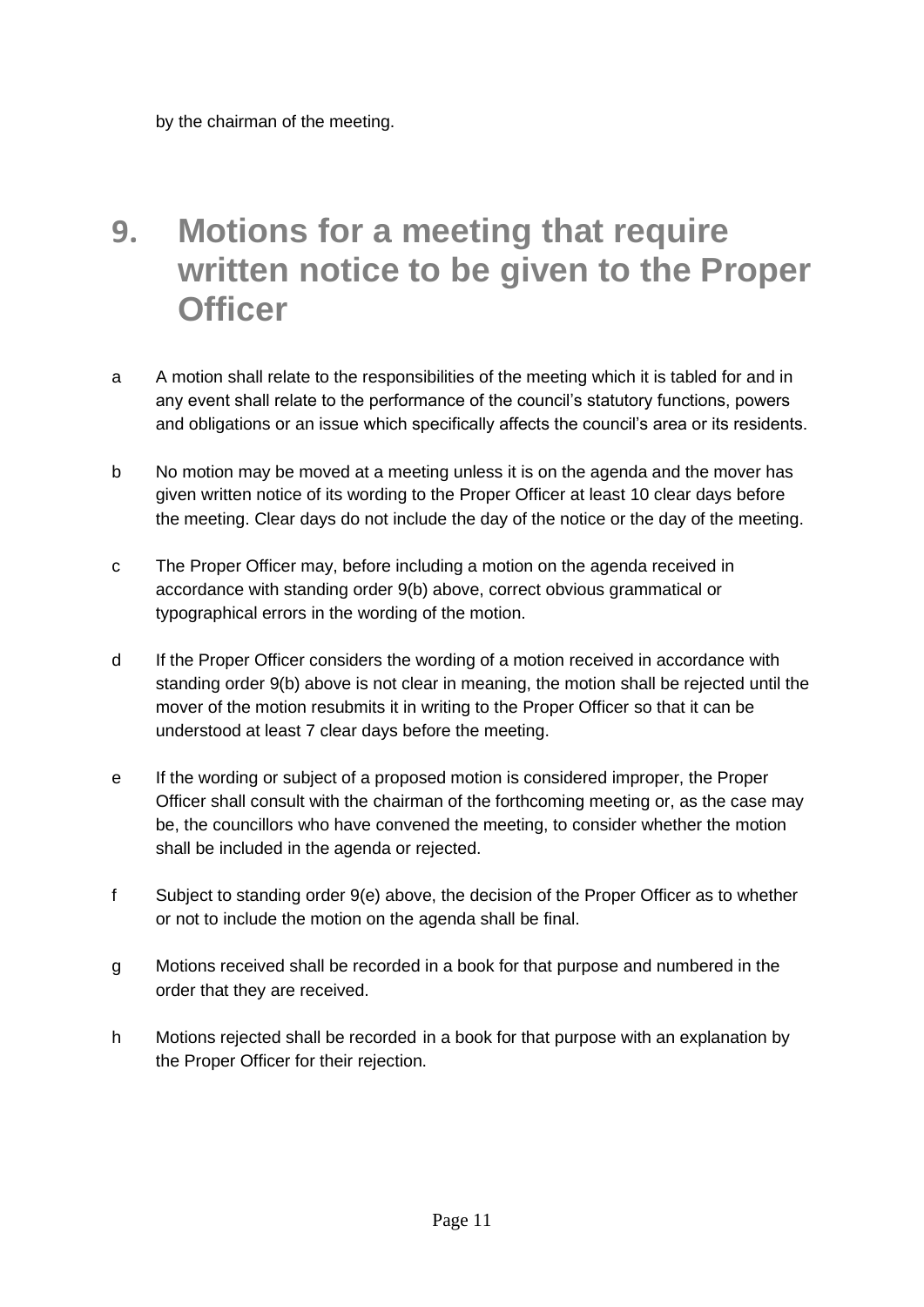#### <span id="page-12-0"></span>**10. Motions at a meeting that do not require written notice**

- a The following motions may be moved at a meeting without written notice to the Proper Officer;
	- i. to correct an inaccuracy in the draft minutes of a meeting;
	- ii. to move to a vote;
	- iii. to defer consideration of a motion;
	- iv. to refer a motion to a particular committee or sub-committee;
	- v. to appoint a person to preside at a meeting;
	- vi. to change the order of business on the agenda;
	- vii. to proceed to the next business on the agenda;
	- viii. to require a written report;
	- ix. to appoint a committee or sub-committee and their members;
	- x. to extend the time limits for speaking;
	- xi. to exclude the press and public from a meeting in respect of confidential or sensitive information which is prejudicial to the public interest;
	- xii. to not hear further from a councillor or a member of the public;
	- xiii. to exclude a councillor or member of the public for disorderly conduct;
	- xiv. to temporarily suspend the meeting;
	- xv. to suspend a particular standing order (unless it reflects mandatory statutory requirements);
	- xvi. to adjourn the meeting; or
	- xvii. to close a meeting.

### <span id="page-12-1"></span>**11. Handling confidential or sensitive information**

- a The Council shall have in place and keep under review, technical and organisational measures to keep secure information (including personal data) which it holds in paper and electronic form. Such arrangements shall include deciding who has access to personal data and encryption of personal data.
- b The Council shall have in place, and keep under review, policies for the retention and safe destruction of all information (including personal data) which it holds in paper and electronic form. The Council's retention policy shall confirm the period for which information (including personal data) shall be retained or if this is not possible the criteria used to determine that period (e.g. the Limitation Act 1980).
- c The agenda, papers that support the agenda and the minutes of a meeting shall not disclose or otherwise undermine confidential information or personal data without legal justification.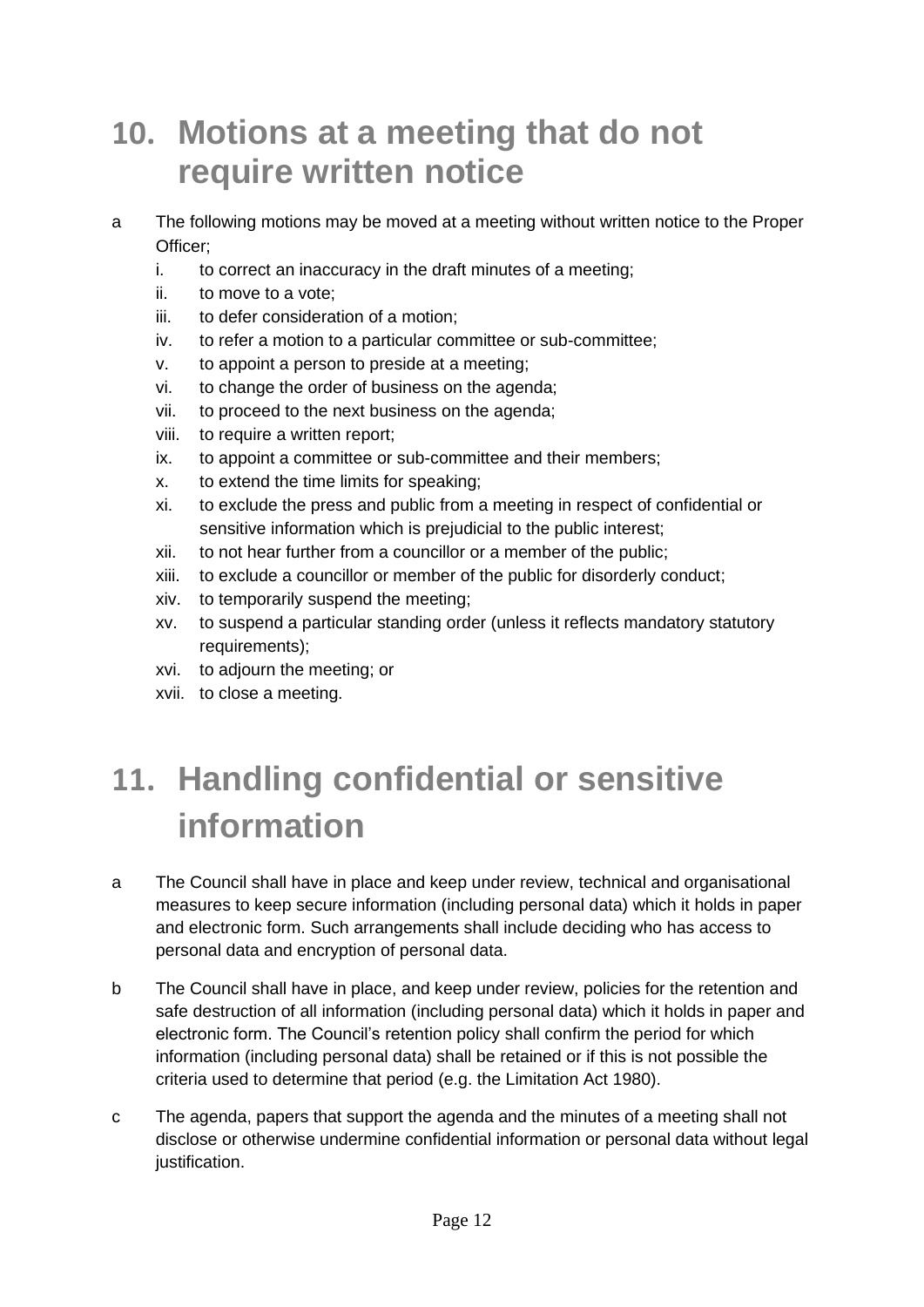d Councillors, staff, the Council's contractors and agents shall not disclose confidential information or personal data without legal justification.

#### <span id="page-13-0"></span>**12. Draft minutes**

- a If the draft minutes of a preceding meeting have been served on councillors with the agenda to attend the meeting at which they are due to be approved for accuracy, they shall be taken as read.
- b There shall be no discussion about the draft minutes of a preceding meeting except in relation to their accuracy. A motion to correct an inaccuracy in the draft minutes shall be moved in accordance with standing order 10(a)(i) above.
- c The accuracy of draft minutes, including any amendment(s) made to them, shall be confirmed by resolution and shall be signed by the chairman of the meeting and stand as an accurate record of the meeting to which the minutes relate.
- d If the chairman of the meeting does not consider the minutes to be an accurate record of the meeting to which they relate, he shall sign the minutes and include a paragraph in the following terms or to the same effect:

"The chairman of this meeting does not believe that the minutes of the meeting of the ( ) held on [date] in respect of ( ) were a correct record but his view was not upheld by the meeting and the minutes are confirmed as an accurate record of the proceedings."

e Upon a resolution which confirms the accuracy of the minutes of a meeting, the draft minutes or recordings of the meeting for which approved minutes exist shall be destroyed.

### <span id="page-13-1"></span>**13. Code of conduct and dispensations**

*See also standing order 3(t) above.* 

- a All councillors and non-councillors with voting rights shall observe the code of conduct adopted by the council.
- b Unless he has been granted a dispensation, a councillor or non-councillor with voting rights shall withdraw from a meeting when it is considering a matter in which he has a disclosable pecuniary interest. He may return to the meeting after it has considered the matter in which he had the interest.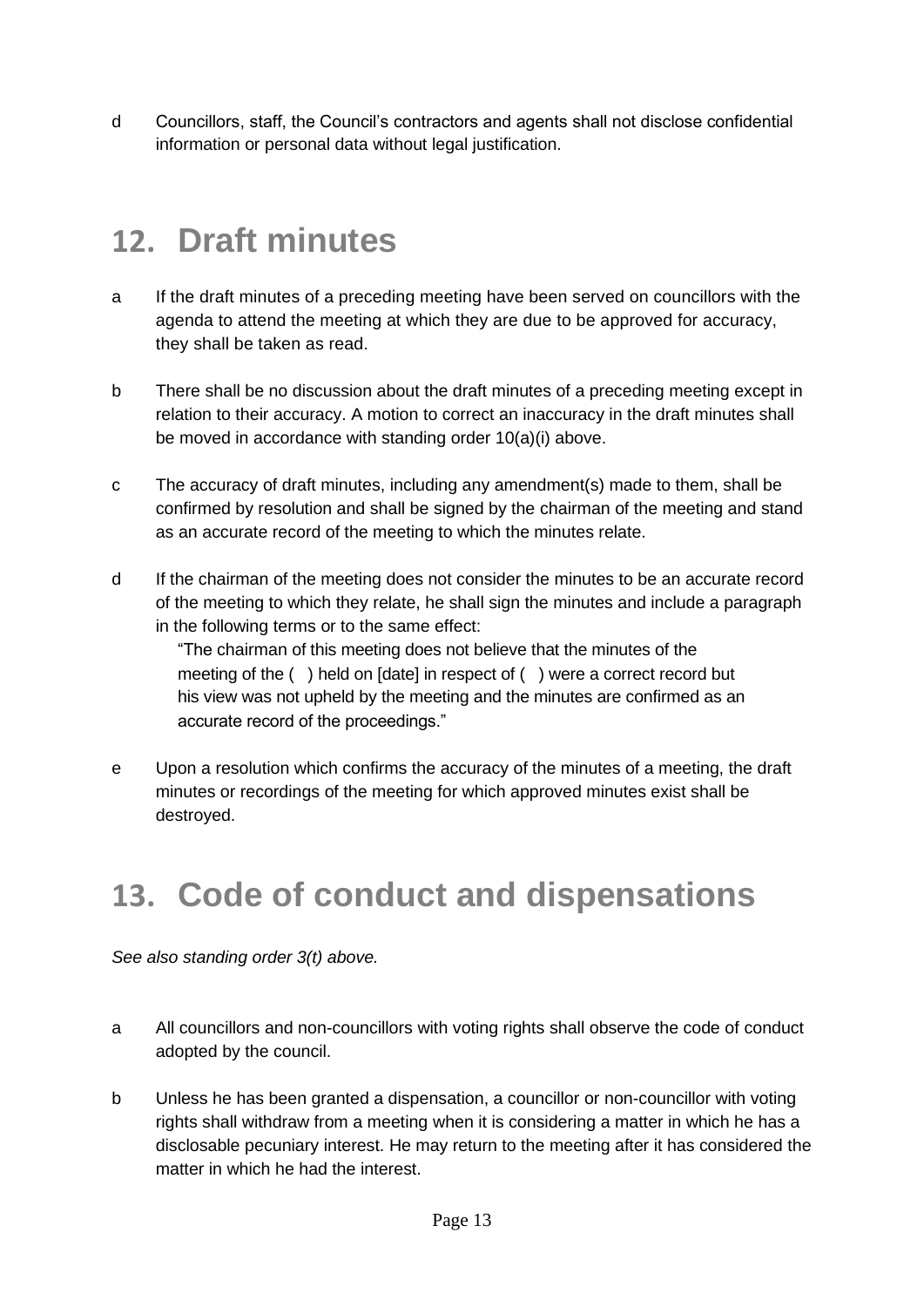- c Unless he has been granted a dispensation, a councillor or non-councillor with voting rights shall withdraw from a meeting when it is considering a matter in which he has another interest if so required by the council's code of conduct. He may return to the meeting after it has considered the matter in which he had the interest.
- d Dispensation requests shall be in writing and submitted to the Proper Officer as soon as possible before the meeting, or failing that, at the start of the meeting for which the dispensation is required.
- e A decision as to whether to grant a dispensation shall be made by the Proper Officer and that decision is final.
- f A dispensation request shall confirm:
	- i. the description and the nature of the disclosable pecuniary interest or other interest to which the request for the dispensation relates;
	- ii. whether the dispensation is required to participate at a meeting in a discussion only or a discussion and a vote;
	- iii. the date of the meeting or the period (not exceeding four years) for which the dispensation is sought; and
	- iv. an explanation as to why the dispensation is sought.
- g Subject to standing orders 13(d) and (f) above, dispensations requests shall be considered by the Proper Officer before the meeting or, if this is not possible, at the start of the meeting for which the dispensation is required.
- h A dispensation may be granted in accordance with standing order 13(e) above if having regard to all relevant circumstances the following applies:
	- i. without the dispensation the number of persons prohibited from participating in the particular business would be so great a proportion of the meeting transacting the business as to impede the transaction of the business or
	- ii. granting the dispensation is in the interests of persons living in the council's area or
	- iii. it is otherwise appropriate to grant a dispensation.

### <span id="page-14-0"></span>**14. Code of conduct complaints**

a Upon notification by the District, Unitary Council or County Council that it is dealing with a complaint that a councillor or non-councillor with voting rights has breached the council's code of conduct, the Proper Officer shall, subject to standing order 11 above, report this to the council.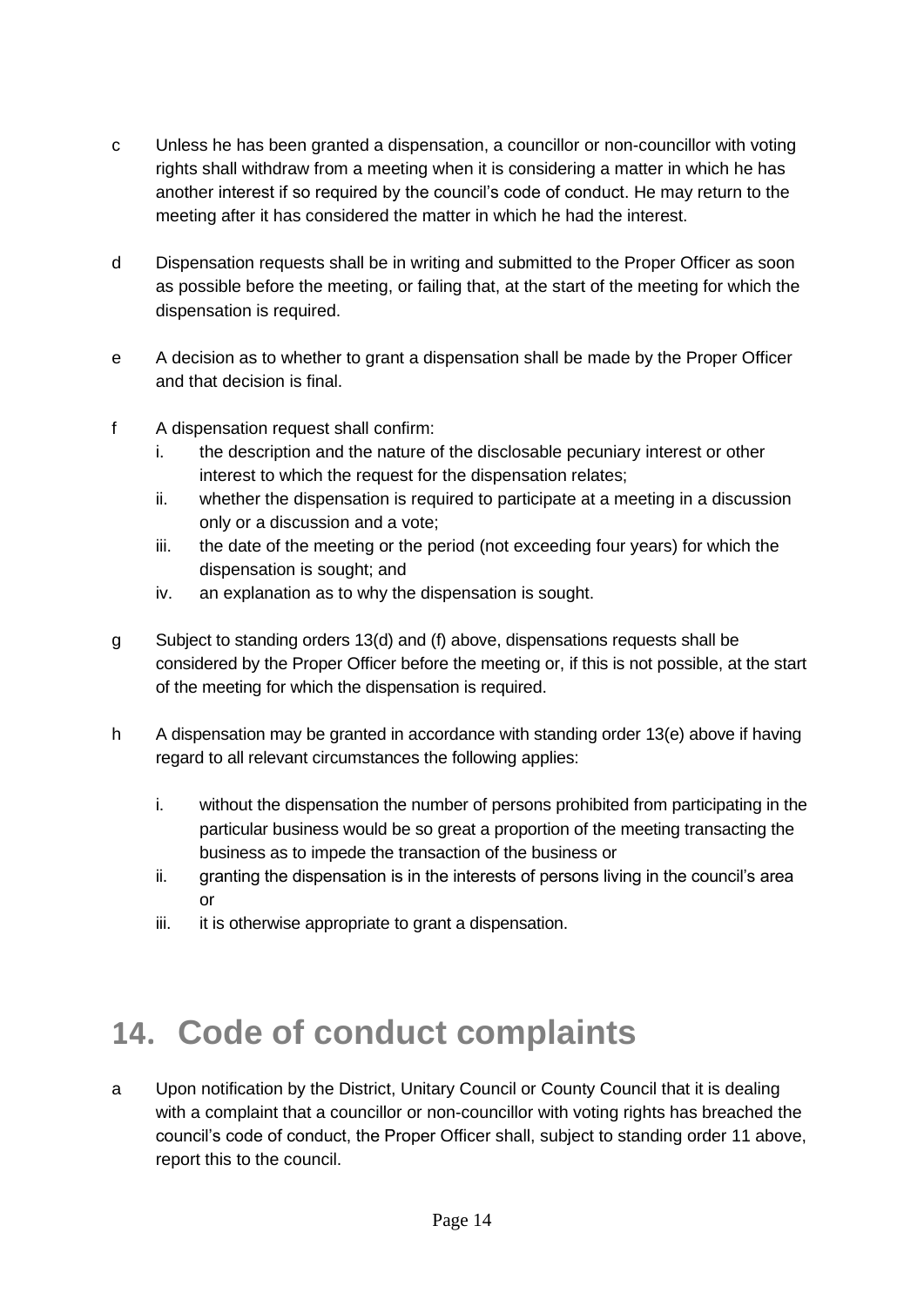- b Where the notification in standing order 14(a) above relates to a complaint made by the Proper Officer, the Proper Officer shall notify the Chairman of Council of this fact, and the Chairman shall nominate another staff member to assume the duties of the Proper Officer in relation to the complaint until it has been determined [(England) and the council has agreed what action, if any, to take in accordance with standing order 14(d) below].
- c The council may:
	- i. provide information or evidence where such disclosure is necessary to progress an investigation of the complaint or is required by law;
	- ii. seek information relevant to the complaint from the person or body with statutory responsibility for investigation of the matter;
	- iii. indemnify the councillor or non-councillor with voting rights in respect of his related legal costs and any such indemnity is subject to approval by a meeting of the full council.
- d Upon notification by the District or Unitary Council that a councillor or non-councillor with voting rights has breached the council's code of conduct, the council shall consider what, if any, action to take against him. Such action excludes disqualification or suspension from office.

### <span id="page-15-0"></span>**15. Proper Officer**

- a The Proper Officer shall be either (i) the clerk or (ii) other staff member(s) nominated by the council to undertake the work of the Proper Officer when the Proper Officer is absent.
- b The Proper Officer shall:
	- i. at least three clear days before a meeting of the council, a committee and a subcommittee serve on councillors a summons, by email, confirming the time, place and the agenda provided any such email contains the electronic signature and title of the Proper Officer.

*See standing order 3(b) above for the meaning of clear days for a meeting of a full council and standing order 3 (c) above for a meeting of a committee.*

- ii. give public notice of the time, place and agenda at least three clear days before a meeting of the council or a meeting of a committee or a sub-committee (provided that the public notice with agenda of an extraordinary meeting of the council convened by councillors is signed by them); *See standing order 3(b) above for the meaning of clear days for a meeting of a full council and standing order 3(c) above for a meeting of a committee.*
- iii. subject to standing order 9 above, include on the agenda all motions in the order received unless a councillor has given written notice at least 10 days before the meeting confirming his withdrawal of it;
- iv. convene a meeting of full council for the election of a new Chairman of the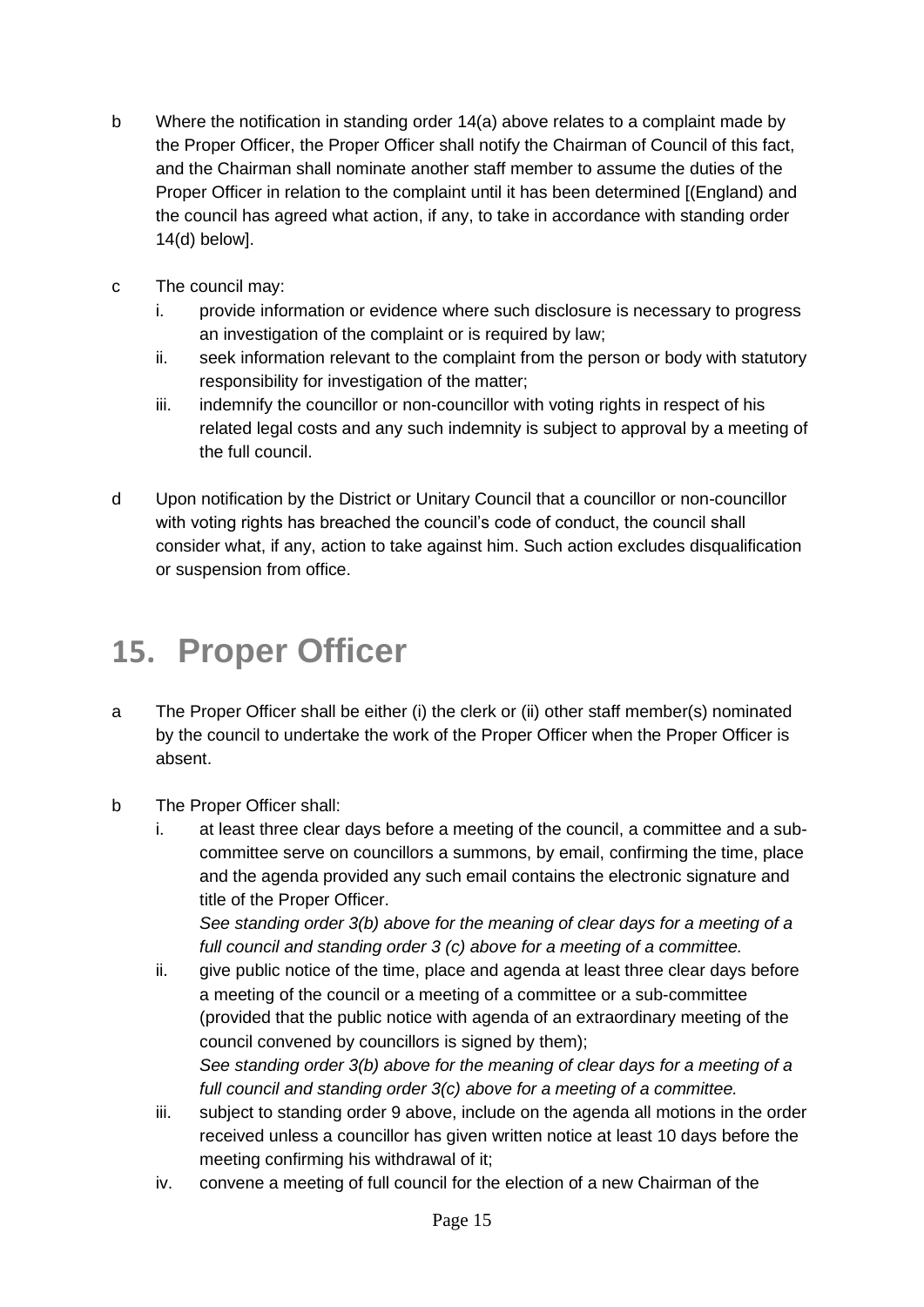Council, occasioned by a casual vacancy in his office;

- v. facilitate inspection of the minute book by local government electors;
- vi. receive and retain copies of byelaws made by other local authorities;
- vii. retain acceptance of office forms from councillors;
- viii. retain a copy of every councillor's register of interests;
- ix. assist with responding to requests made under the Freedom of Information Act 2000 and Data Protection Act 1998, in accordance with and subject to the council's policies and procedures relating to the same;
- x. liaise, as appropriate, with the Council's Data Protection Officer;
- xi. receive and send general correspondence and notices on behalf of the council except where there is a resolution to the contrary;
- xii. manage the organisation, storage of, access to and destruction of information held by the council in paper and electronic form;
- xiii. arrange for legal deeds to be executed; *See also standing order 22 below.*
- xiv. arrange or manage the prompt authorisation, approval, and instruction regarding any payments to be made by the council in accordance with the council's financial regulations;
- xv. record every planning application notified to the council and the council's response to the local planning authority in a book for such purpose;
- xvi. refer a planning application received by the council to the Chairman or in his absence Vice-Chairman (if any) of the Planning Committee within two working days of receipt to facilitate an extraordinary meeting if the nature of a planning application requires consideration before the next ordinary meeting of the council or the Planning committee;
- xvii. manage access to information about the council via the publication scheme; and
- xviii. retain custody of the seal of the council (if any) which shall not be used without a resolution to that effect.

*See also standing order 22 below.*

#### <span id="page-16-0"></span>**16. Responsible Financial Officer**

a The council shall appoint appropriate person(s) to undertake the work of the Responsible Financial Officer when the Responsible Financial Officer is absent.

#### <span id="page-16-1"></span>**17. Accounts and accounting statements**

- a "Proper practices" in standing orders refer to the most recent version of Governance and Accountability for Local Councils – a Practitioners' Guide.
- b All payments by the council shall be authorised, approved and paid in accordance with the law, proper practices and the council's financial regulations.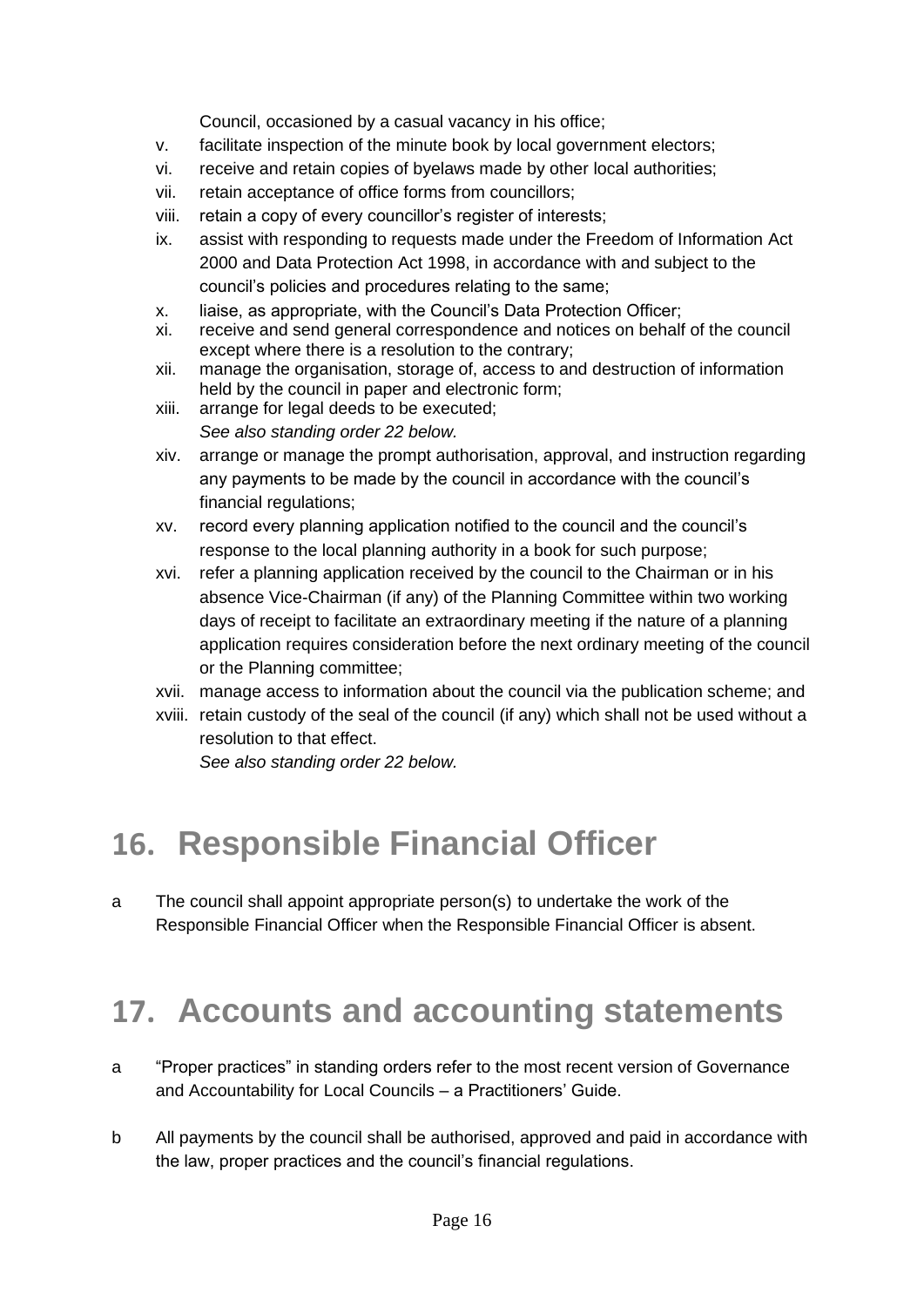- c The Responsible Financial Officer shall supply to each councillor as soon as practicable after 30 June, 30 September and 31 December in each year a statement to summarise:
	- i. the council's receipts and payments for each quarter;
	- ii. the council's aggregate receipts and payments for the year to date;
	- iii. the balances held at the end of the quarter being reported

and which includes a comparison with the budget for the financial year and highlights any actual or potential overspends.

- d As soon as possible after the financial year end at 31 March, the Responsible Financial Officer shall provide:
	- i. each councillor with a statement summarising the council's receipts and payments for the last quarter and the year to date for information; and
	- ii. to the full council the accounting statements for the year in the form of Section 1 of the annual return, as required by proper practices, for consideration and approval.
- e The year end accounting statements shall be prepared in accordance with proper practices and applying the form of accounts determined by the council (receipts and payments, or income and expenditure) for a year to 31 March. A completed draft annual return shall be presented to each councillor before the end of the following month of May. The annual return of the council, which is subject to external audit, including the annual governance statement, shall be presented to council for consideration and formal approval before 30 June.

#### <span id="page-17-0"></span>**18. Financial controls and procurement**

- a. The Council shall consider and approve financial regulations drawn up by the Responsible Financial Officer, which shall include detailed arrangements in respect of the following:
	- i. the keeping of accounting records and systems of internal controls;
	- ii. the assessment and management of financial risks faced by the Council;
	- iii. the work of the independent internal auditor in accordance with proper practices and the receipt of regular reports from the internal auditor, which shall be required at least annually;
	- iv. the inspection and copying by councillors and local electors of the Council's accounts and/or orders of payments; and
	- v. whether contracts with an estimated value below **£25,000** due to special circumstances are exempt from a tendering process or procurement exercise.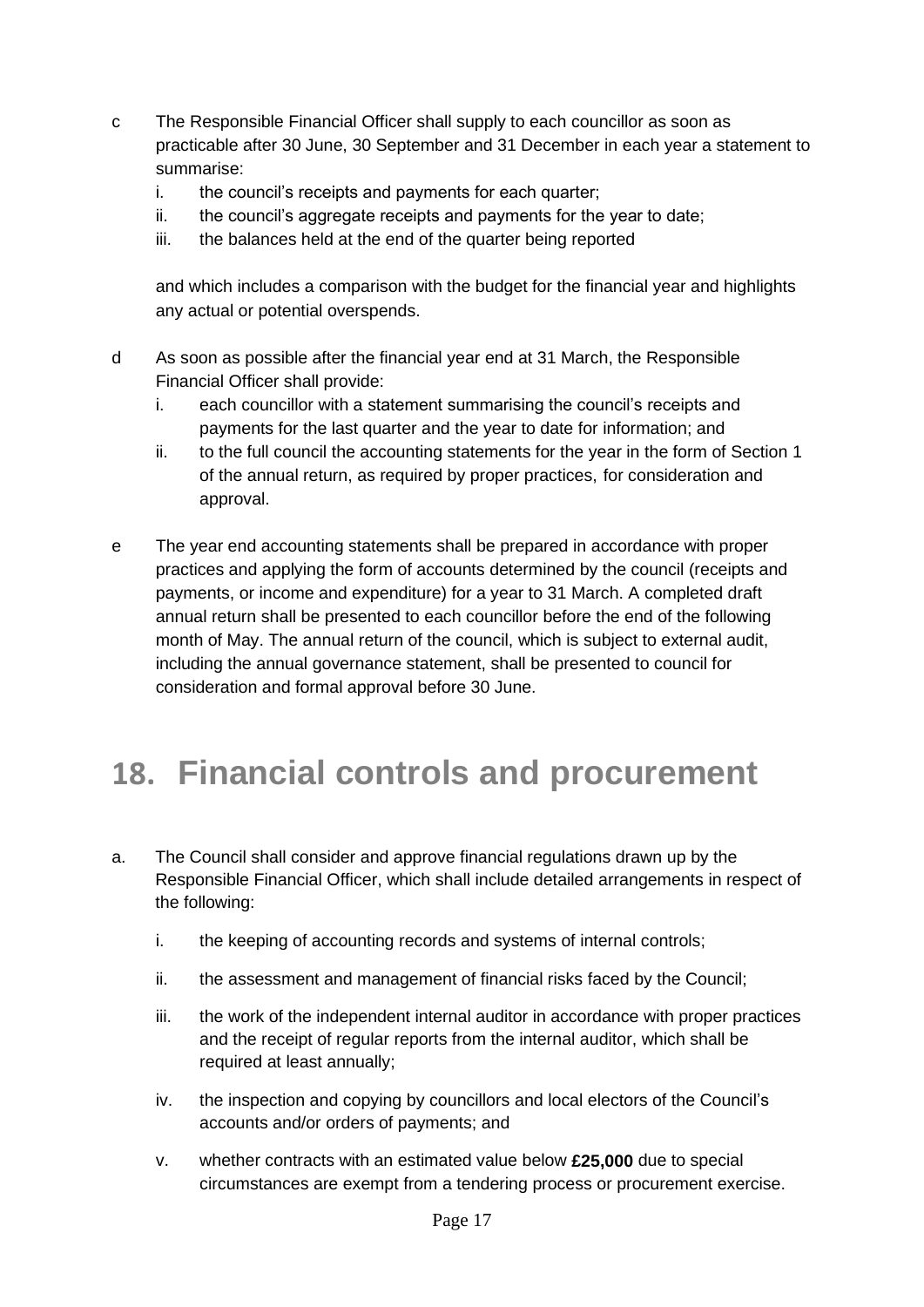- b. Financial regulations shall be reviewed regularly and at least annually for fitness of purpose.
- c. **A public contract regulated by the Public Contracts Regulations 2015 with an estimated value in excess of £25,000 but less than the relevant thresholds referred to in standing order 18(f) is subject to the "light touch" arrangements under Regulations 109-114 of the Public Contracts Regulations 2015 unless it proposes to use an existing list of approved suppliers (framework agreement).**
- d. Subject to additional requirements in the financial regulations of the Council, the tender process for contracts for the supply of goods, materials, services or the execution of works shall include, as a minimum, the following steps:
	- i. a specification for the goods, materials, services or the execution of works shall be drawn up;
	- ii. an invitation to tender shall be drawn up to confirm (i) the Council's specification (ii) the time, date and address for the submission of tenders (iii) the date of the Council's written response to the tender and (iv) the prohibition on prospective contractors contacting councillors or staff to encourage or support their tender outside the prescribed process;
	- iii. the invitation to tender shall be advertised in a local newspaper and in any other manner that is appropriate;
	- iv. tenders are to be submitted in writing in a sealed marked envelope addressed to the Proper Officer;
	- v. tenders shall be opened by the Proper Officer in the presence of at least one councillor after the deadline for submission of tenders has passed;
	- vi. tenders are to be reported to and considered by the appropriate meeting of the Council or a committee or sub-committee with delegated responsibility.
- e. Neither the Council, nor a committee or a sub-committee with delegated responsibility for considering tenders, is bound to accept the lowest value tender.
	- f. **Where the value of a contract is likely to exceed the threshold specified by the Office of Government Commerce from time to time, the Council must consider whether the Public Contracts Regulations 2015 or the Utilities Contracts Regulations 2016 apply to the contract and, if either of those Regulations apply, the Council must comply with procurement rules. NALC's procurement guidance contains further details.**

### <span id="page-18-0"></span>**19. Handling staff matters**

a A matter personal to a member of staff that is being considered by a meeting of council or the Personnel committee is subject to standing order 11 above.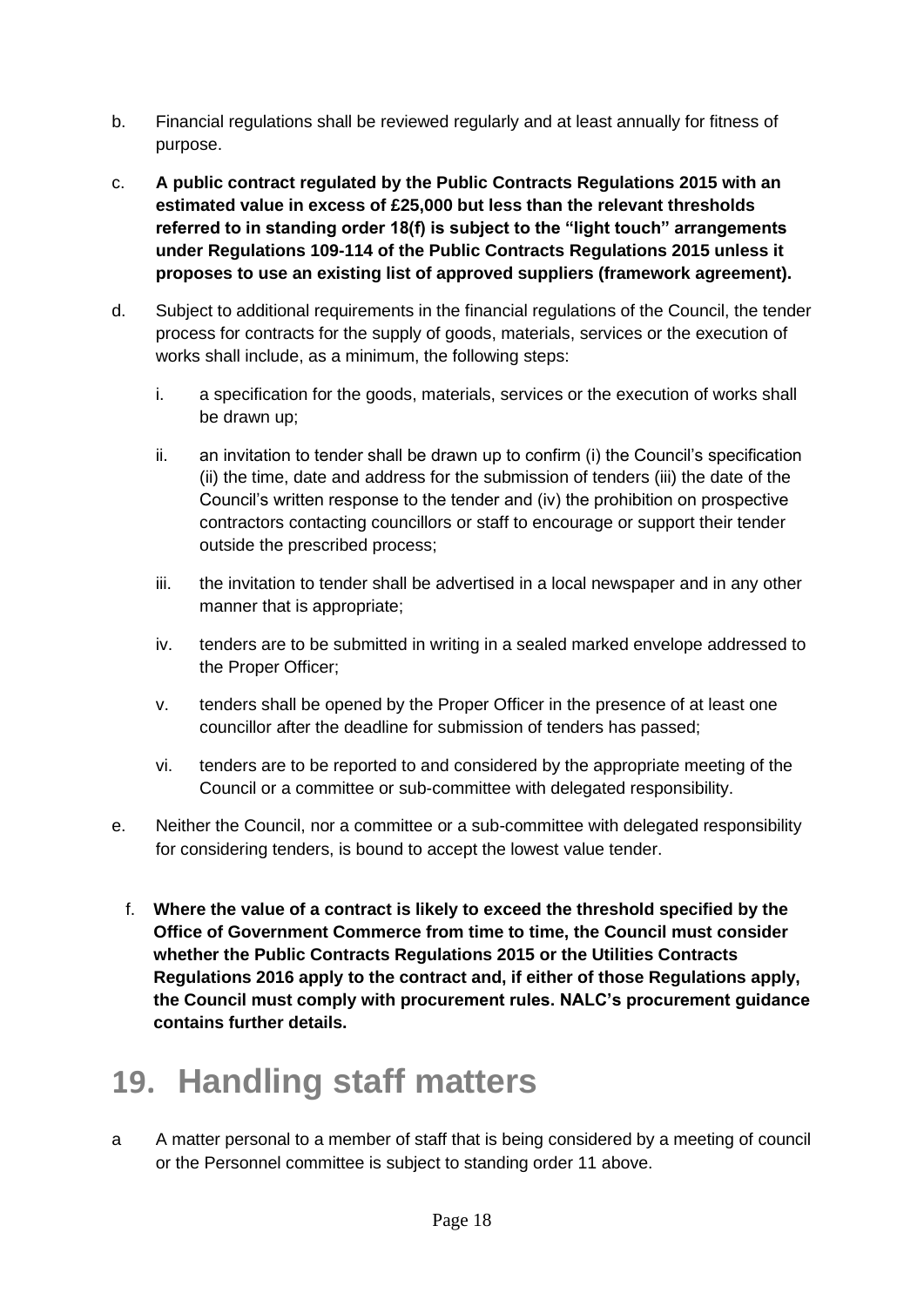- b Subject to the council's policy regarding absences from work, the council's most senior member of staff shall notify the chairman of council or, if he is not available, the chairman of the Personnel committee of absence occasioned by illness or other reason and that person shall report such absence to the Personnel committee at its next meeting.
- c The chairman of the Personnel committee or in his absence, the chairman of the council shall upon a resolution conduct a review of the performance and annual appraisal of the work of the clerk. The reviews and appraisal shall be reported in writing and is subject to approval by resolution by the Personnel Committee.
- d Subject to the council's policy regarding the handling of grievance matters, the council's most senior employee (or other employees) shall contact the chairman of the council or in his absence, the chairman of the Personnel committee in respect of an informal or formal grievance matter, and this matter shall be reported back and progressed by resolution of the Personnel committee.
- e Subject to the council's policy regarding the handling of grievance matters, if an informal or formal grievance matter raised by the clerk relates to the chairman of the council or chairman of the Personnel committee, this shall be communicated to another member of the Personnel committee, which shall be reported back and progressed by resolution of the Personnel committee.
- f Any persons responsible for all or part of the management of staff shall treat the written records of all meetings relating to their performance, capabilities, grievance or disciplinary matters as confidential and secure.
- g The council shall keep all written records relating to employees secure. All paper records shall be secured and locked and electronic records shall be password protected and encrypted.
- h Only persons with line management responsibilities shall have access to staff records referred to in standing orders 19(f) and (g) above if so justified.
- i Access and means of access by keys and/or computer passwords to records of employment referred to in standing orders 19(f) and (g) above shall be provided only to (post holder) and/or the Chairman of the Council.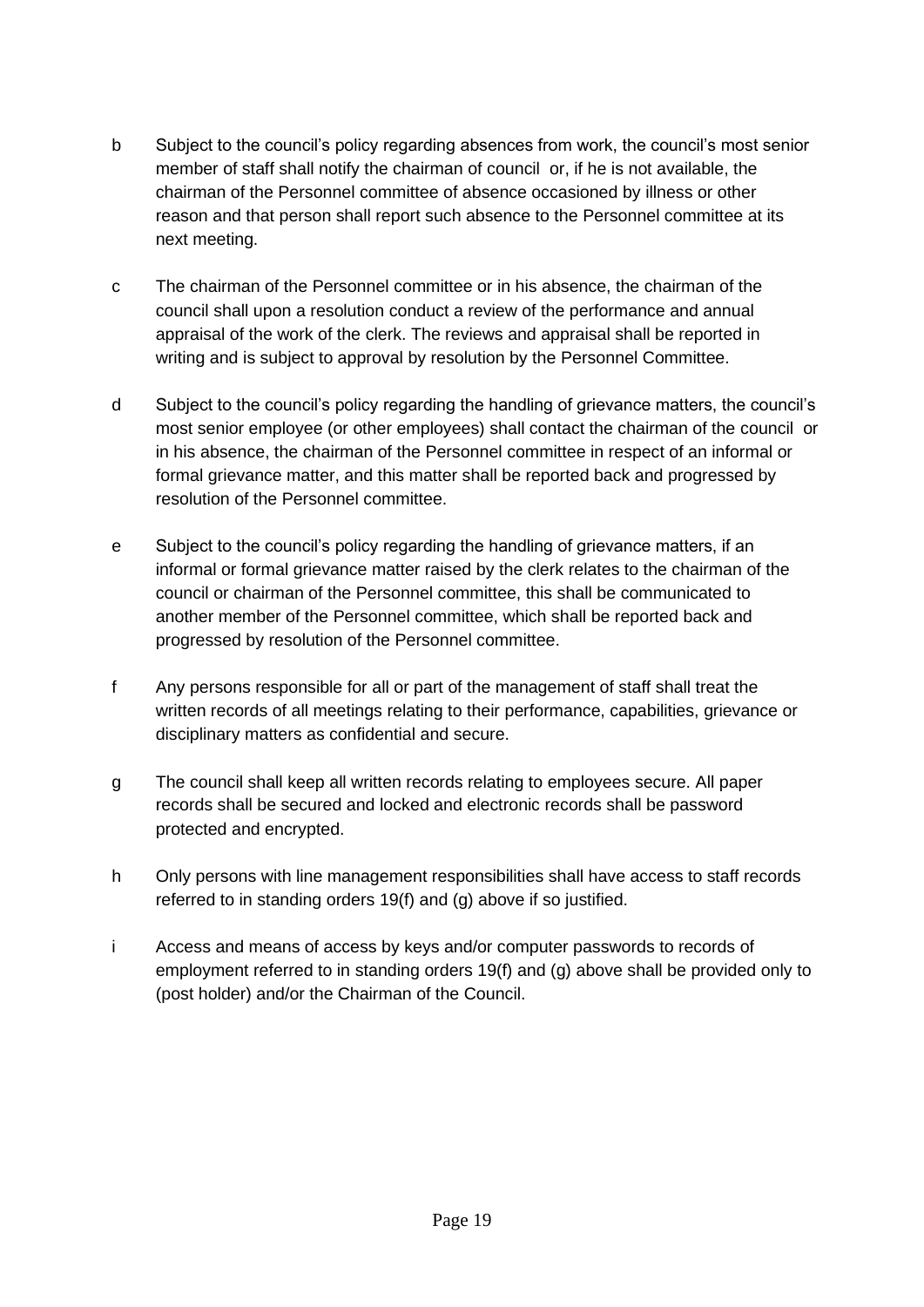### **20. Responsibilities to provide information and responsibilities under Data protection Legislation**

- a In accordance with freedom of information legislation, the Council shall publish information in accordance with its publication scheme and respond to requests for information held by the Council.
- b The Council shall have policies and procedures in place to respond to an individual exercising statutory rights concerning his personal data.
- c The Council shall have a written policy in place for responding to and managing a personal data breach.
- d The Council shall keep a record of all personal data breaches comprising the facts relating to the personal data breach, its effects and the remedial action taken.
- e The Council shall ensure that information communicated in its privacy notice(s) is in an easily accessible and available form and kept up to date.
- f The Council shall maintain a written record of its processing activities.

### <span id="page-20-0"></span>**21. Relations with the press/media**

a Any oral or written comments or statements on behalf of the Council must be authorised by the Chairman or Vice Chairman and at least one other member.

### <span id="page-20-1"></span>**22. Execution and sealing of legal deeds**

*See also standing orders 15(b)(xii) and (xvii) above.*

- a A legal deed shall not be executed on behalf of the council unless authorised by a resolution.
- b Subject to standing order 22(a) above, any two councillors may sign, on behalf of the council, any deed required by law and the Proper Officer shall witness their signatures.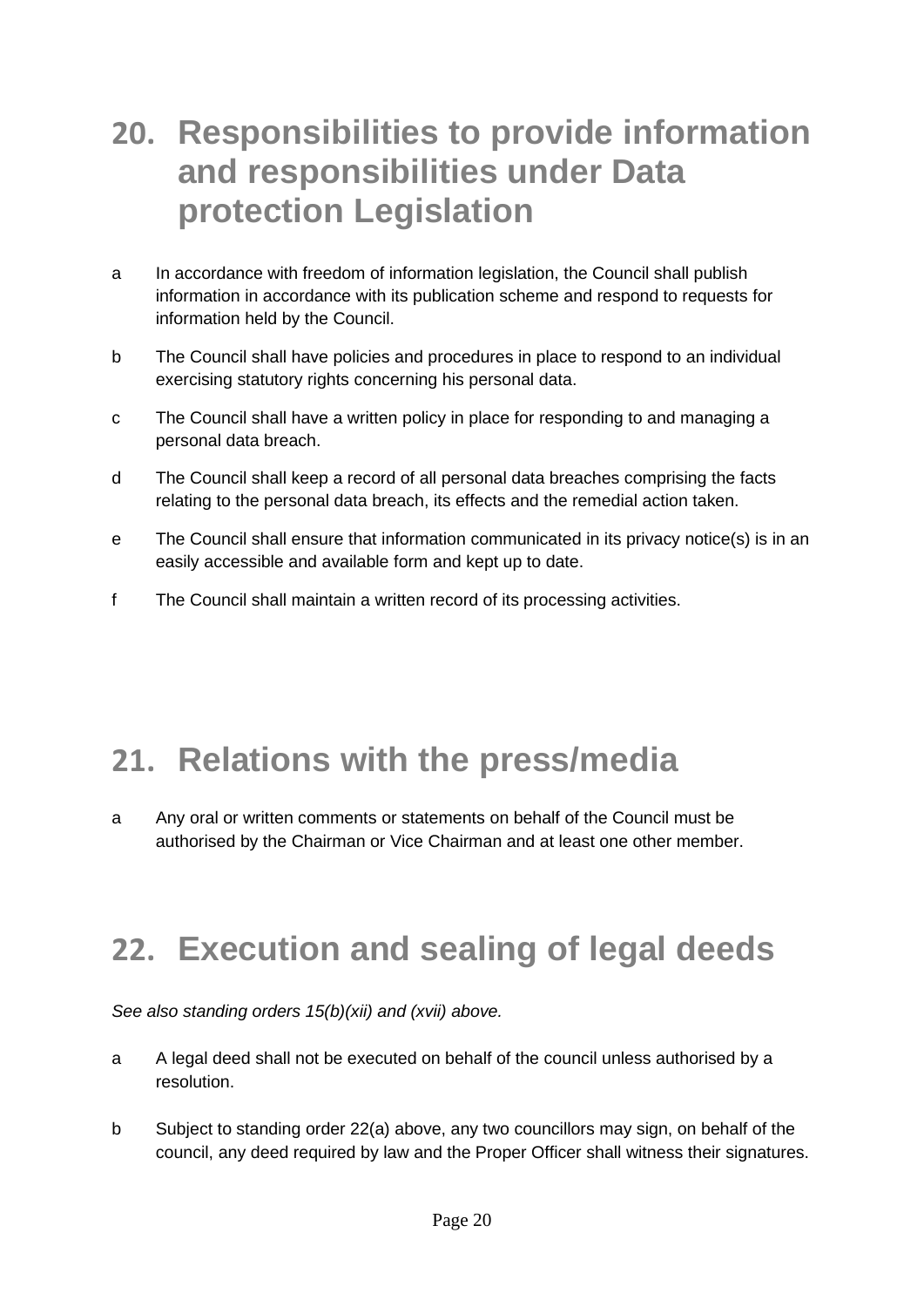### <span id="page-21-0"></span>**23. Communicating with District and County or Unitary councillors**

- a An invitation to attend a meeting of the council shall be sent, together with the agenda, to the ward councillor(s) of the District and County Council representing the area of the council.
- b Unless the council determines otherwise, a copy of each letter sent to the District and County Council shall be sent to the ward councillor(s) representing the area of the council.

#### <span id="page-21-1"></span>**24. Restrictions on councillor activities**

- a. Unless authorised by a resolution, no councillor shall:
	- i. inspect any land and/or premises which the council has a right or duty to inspect;  $\alpha$ r
	- ii. issue orders, instructions or directions.

### <span id="page-21-2"></span>**25. Standing orders generally**

- a All or part of a standing order, except one that incorporates mandatory statutory requirements, may be suspended by resolution in relation to the consideration of an item on the agenda for a meeting.
- b A motion to add to or vary or revoke one or more of the council's standing orders, except one that incorporates mandatory statutory requirements, shall not be carried unless two-thirds of the councillors at a meeting of the Council vote in favour of the same .
- c The Proper Officer shall provide a copy of the council's standing orders to a councillor as soon as possible after he has delivered his acceptance of office form.
- d The decision of the chairman of a meeting as to the application of standing orders at the meeting shall be final.
- e A councillor's failure to observe standing orders more than 3 times in one meeting may result in him being excluded from the meeting in accordance with standing orders.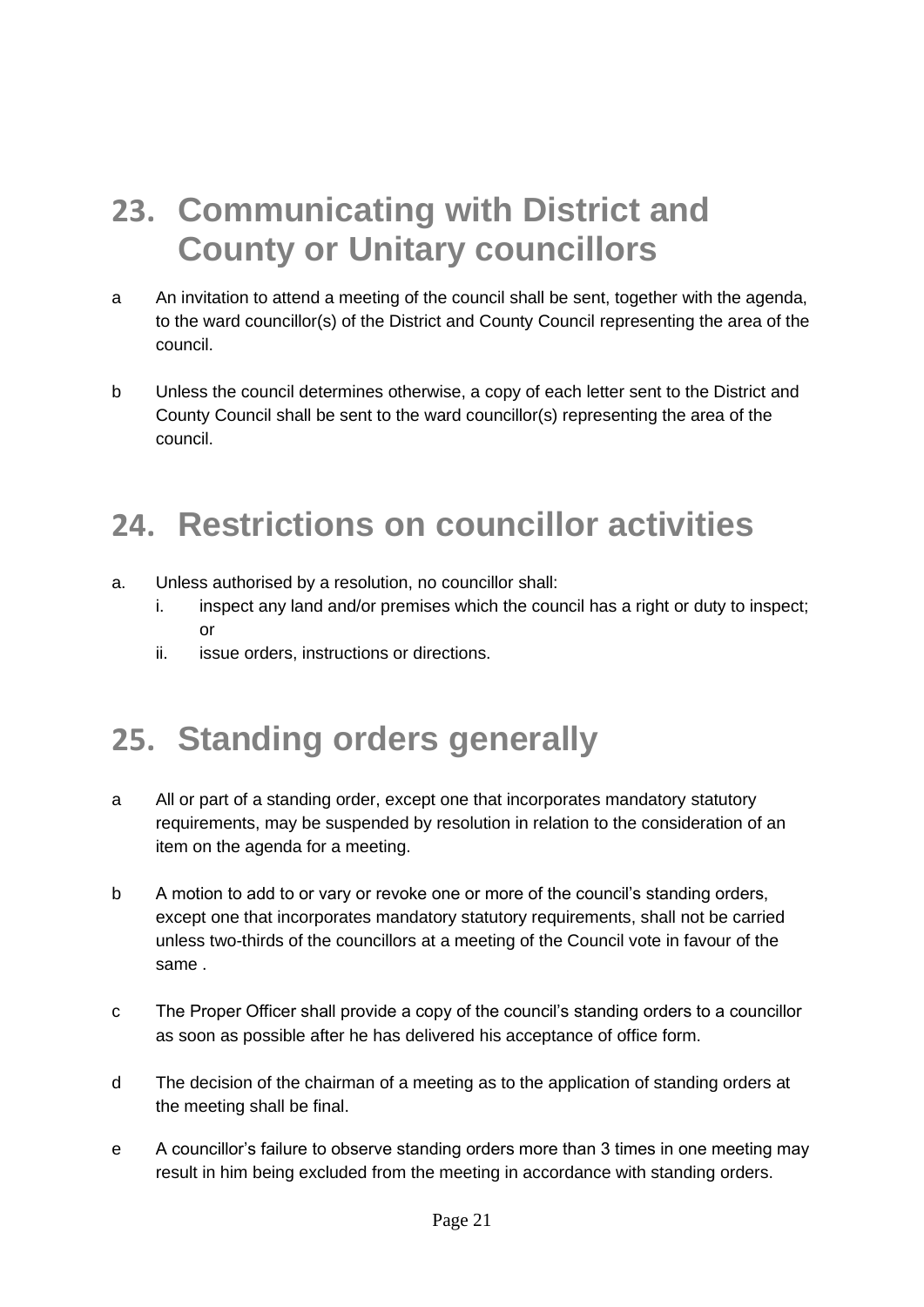f All members are expected to undertake appropriate training within one year of appointment and ideally once every two years where relevant and accessible training is available.

### **26. Online Meetings**

The Local Authorities and Police and Crime Panels (Coronavirus) (Flexibility of Local Authority and Police and Crime Panel Meetings) (England and Wales) Regulations 2020 ("the 2020 Regulations") came in to force on 4 April. Broadly speaking, the 2020 Regulations enable local councils to hold remote meetings (including by video and telephone conferencing) for a specified period until May 2021. They also remove the requirement to hold an annual meeting. The 2020 Regulations apply to local council meetings, committee and sub-committee meetings in England

#### a **Remote Meeting Access**

The Parish Council will normally use the Zoom meeting application for this purpose. A meeting ID code will be included on each agenda. Councillors will be sent a password and link to join the meeting.

The meeting agenda will be published in the usual manner.

#### b **Press and Public**

Any member of the public or press are invited to email the Clerk for a password to join the meeting. This should be done no later than two hours prior to the start of the meeting.

#### c **Meeting Etiquette**

All Councillors are asked to mute their microphones unless speaking. Joining the call with video enabled is the preference for public meetings. Where members are not comfortable to join the meeting with video enabled, it is requested that a Zoom profile photo is added

The Chairman will present the meeting.

#### d **Declarations of Interest**

If a Councillor needs to leave the room having declared an interest, the Clerk will remove the member from the meeting and into the virtual 'waiting room' until the item is finished when the member will re-join.

#### e **Councillor Speaking**

Councillors wishing to speak should raise a hand, either physically, or where possible, using the 'raise hand' button. The Chairman will control speaking in the usual manner.

#### f **Councillor Voting**

Voting will be conducted using the 'Yes' and 'No' reaction buttons, or verbally. Any Councillor wishing to abstain may indicate this using the 'go faster' button.

#### g **Confidential Matters**

Members of the public will be asked to leave the meeting, in accordance with Standing Orders , if and when required.

#### h **Recording of minutes**